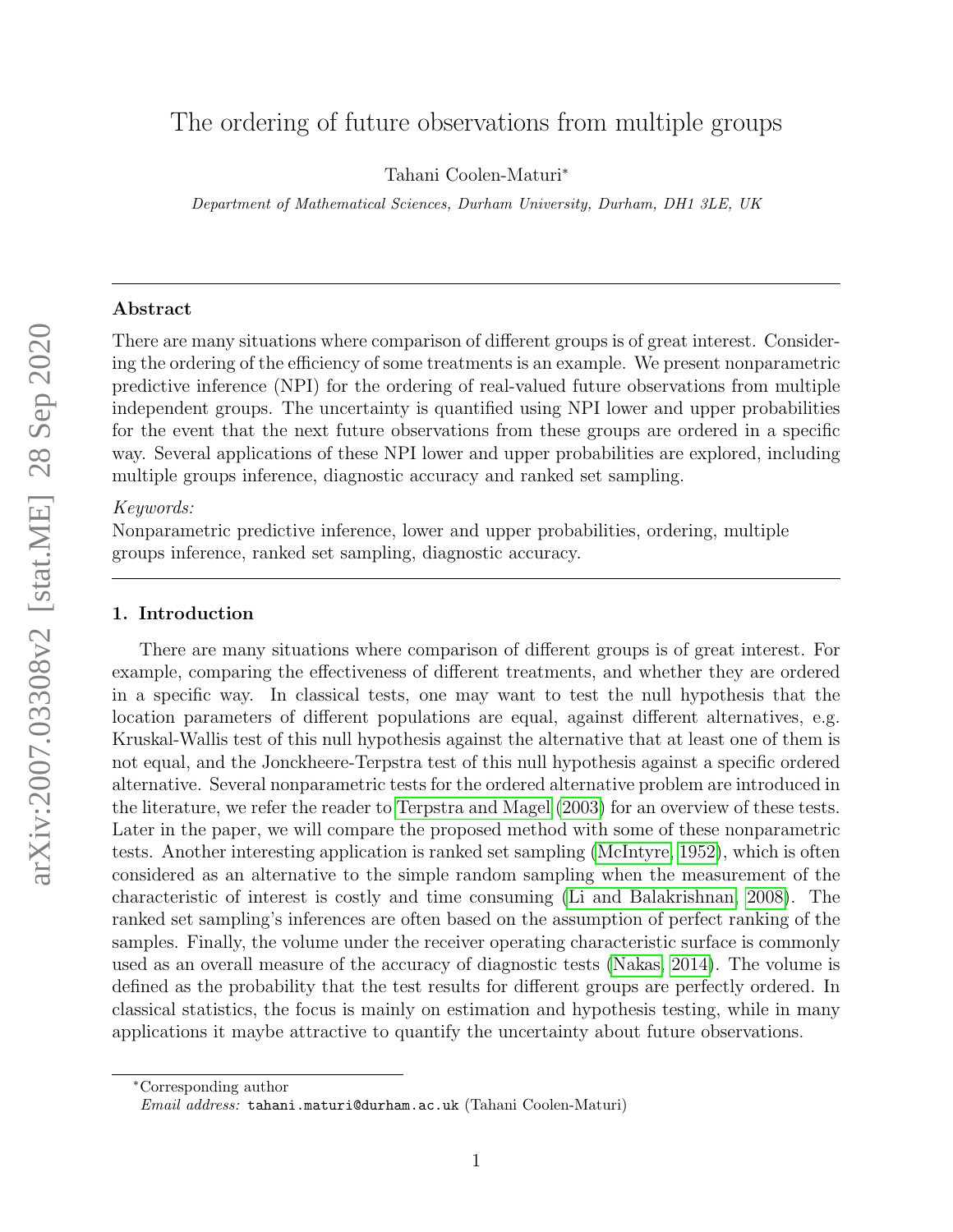In this paper, we present nonparametric predictive inference (NPI) for the ordering of realvalued future observations from multiple independent groups. The uncertainty is quantified using NPI lower and upper probabilities for the event that the next future observations from these groups are ordered in a specific way. Several applications of the NPI lower and upper probabilities are explored, including multiple groups inference, diagnostic accuracy and ranked set sampling. A brief overview of NPI is give below.

Nonparametric predictive inference (NPI) [\(Augustin and Coolen, 2004;](#page-19-0) [Coolen, 2006\)](#page-19-1) is based on the assumption  $A_{(n)}$  proposed by [Hill](#page-20-4) [\(1968\)](#page-20-4). Let  $X_1, \ldots, X_n, X_{n+1}$  be real-valued absolutely continuous and exchangeable random quantities. Let the ordered observed values of  $X_1, X_2, \ldots, X_n$  be denoted by  $x_1 < x_2 < \ldots < x_n$  and let  $x_0 = -\infty$  and  $x_{n+1} = \infty$  for ease of notation. We assume that no ties occur; ties can be dealt with in NPI as in [Coolen](#page-19-1) [\(2006\)](#page-19-1). For  $X_{n+1}$ , representing a future observation,  $A_{(n)}$  partially specifies a probability distribution by  $P(X_{n+1} \in (x_{i-1}, x_i)) = \frac{1}{n+1}$  for  $i = 1, \ldots, n+1$ . Inferences based on  $A_{(n)}$  are predictive and nonparametric, and can be considered suitable if there is hardly any knowledge about the random quantity of interest, other than the  $n$  observations, or if one does not want to use such information.  $A_{(n)}$  is not sufficient to derive precise probabilities for many events of interest, but it provides bounds for probabilities via the 'fundamental theorem of probability' [\(De Finetti, 1974\)](#page-19-2), which are lower and upper probabilities in imprecise probability theory [\(Augustin et al., 2014\)](#page-19-3). [Augustin and Coolen](#page-19-0) [\(2004\)](#page-19-0) proved that NPI has strong consistency properties in the theory of imprecise probability [\(Augustin et al., 2014\)](#page-19-3), it is also exactly calibrated from frequentist statistics perspective [\(Lawless and Fredette, 2005\)](#page-20-5). In NPI, uncertainty about the future observation  $X_{n+1}$  is quantified by lower and upper probabilities for events of interest.The NPI lower and upper probabilities are the sharpest bounds on a probability for an event of interest when only  $A_{(n)}$  is assumed. Informally,  $\underline{P}(A)$   $(\overline{P}(A))$  can be considered to reflect the evidence in favour of (against) event A.

While it is natural to consider inference for a single future observation in many situations, one may also be interested in multiple future observations. This is possible in NPI in a sequential way, taking the inter-dependence of the multiple future observations into account [\(Arts et al., 2004\)](#page-19-4). In this paper, attention is restricted to a single future observation per group, leaving generalisation to multiple future observations as an interesting challenge for future research. NPI has been introduced for pairwise and multiple comparisons for different data types; including binary, ordinal data, real-valued and right censored data, see e.g. [Coolen and Coolen-Schrijner](#page-19-5) [\(2007\)](#page-19-5); [Coolen et al.](#page-19-6) [\(2013\)](#page-19-6); [Coolen](#page-19-7) [\(1996\)](#page-19-7); [Coolen-Maturi](#page-19-8) [et al.](#page-19-8) [\(2012\)](#page-19-8). However, those approaches did not consider the ordering of these groups. In this paper, we present NPI lower and upper probabilities for the event that the next future observations from these groups are ordered in a specific way. Through this paper we assume that the groups are fully independent, in the sense that any information about one group, does not provide any information about the other group.

The paper is organised as follows. Section [2](#page-2-0) introduces the main results of NPI for the ordering of future observations from multiple groups. Section [3](#page-14-0) presents three applications of the proposed method including multiple groups inference, diagnostic accuracy and ranked set sampling. Examples are provided throughout for illustration purposes. The paper ends with concluding remarks in Section [4,](#page-18-0) which includes some related future research challenges.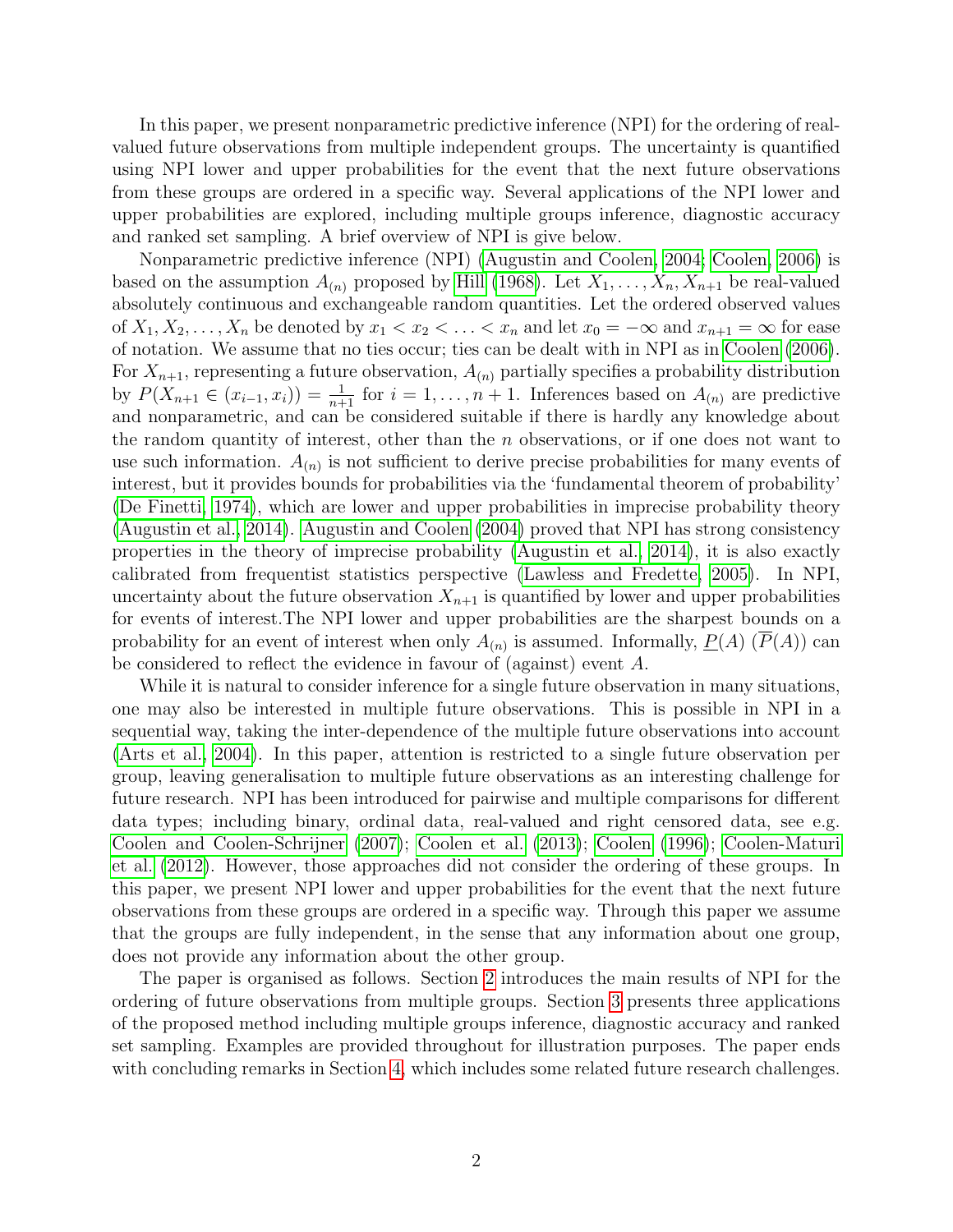## <span id="page-2-0"></span>2. The ordering of future observations from multiple groups

## 2.1. The ordering of three future observations

In this section we consider three independent groups,  $X$ ,  $Y$  and  $Z$ , and the aim is to introduce the NPI lower and upper probabilities for the event  $X_{n_x+1} < Y_{n_y+1} < Z_{n_z+1}$ , where  $X_{n_x+1}, Y_{n_y+1}$  and  $Z_{n_z+1}$  are the next future observations from these groups, respectively. In order to introduce NPI for such an event we will apply  $A_{(n)}$  per group, so we need to introduce the following notations.

From group X we have ordered observations  $x_1 < x_2 < \ldots < x_{n_x}$  and let  $x_0 = -\infty$ and  $x_{n_x+1} = \infty$  for ease of notation. For  $X_{n_x+1}$ , representing a future observation from group X,  $A_{(n_x)}$  partially specifies a probability distribution by  $P(X_{n_x+1} \in (x_{i-1}, x_i)) = \frac{1}{n_x+1}$ for  $i = 1, \ldots, n_x + 1$ . Similarly, let the ordered observations from group Y be denoted by  $y_1 < y_2 < \ldots < y_{n_y}$  and let  $y_0 = -\infty$  and  $y_{n_y+1} = \infty$  for ease of notation. For  $Y_{n_y+1}$ , representing a future observation from group Y,  $A_{(n_y)}$  partially specifies a probability distribution by  $P(Y_{n_y+1} \in (y_{j-1}, y_j)) = \frac{1}{n_y+1}$  for  $j = 1, \ldots, n_y+1$ . And finally, let the ordered observations from group Z be denoted by  $z_1 < z_2 < \ldots < z_{n_z}$  and let  $z_0 = -\infty$  and  $z_{n_z+1} = \infty$  for ease of notation. For  $Z_{n_z+1}$ , representing a future observation from group  $Z$ ,  $A_{(n_z)}$  partially specifies a probability distribution by  $P(Z_{n_z+1} \in (z_{k-1}, z_k)) = \frac{1}{n_z+1}$  for  $k = 1, \ldots, n_z + 1$ .

<span id="page-2-2"></span><span id="page-2-1"></span>The NPI lower and upper probabilities for the event  $X_{n_x+1} < Y_{n_y+1} < Z_{n_z+1}$  are

$$
\underline{P}(X_{n_x+1} < Y_{n_y+1} < Z_{n_z+1}) = \frac{1}{(n_x+1)(n_y+1)(n_z+1)} \sum_{i=1}^{n_x+1} \sum_{j=1}^{n_y+1} \sum_{k=1}^{n_z+1} I(x_i < t_{\min}^j < z_{k-1}) \tag{1}
$$

$$
\overline{P}(X_{n_x+1} < Y_{n_y+1} < Z_{n_z+1}) = \frac{1}{(n_x+1)(n_y+1)(n_z+1)} \sum_{i=1}^{n_x+1} \sum_{j=1}^{n_y+1} \sum_{k=1}^{n_z+1} I(x_{i-1} < t_{\text{max}}^j < z_k) \tag{2}
$$

where  $t_{\min}^j$  ( $t_{\max}^j$ ) is any value belonging to a sub-interval (created by the x and z observations) within  $(y_{j-1}, y_j)$ ,  $j = 1, \ldots, n_y + 1$ , such that the probability for the event  $X_{n_x+1} < Y_{n_y+1} < Z_{n_z+1}$  is minimum (maximum). The proof of these results is given in [Coolen-Maturi et al.](#page-19-9) [\(2014\)](#page-19-9), but a sketch of how these lower and upper probabilities are obtained is provided below.

For the lower (upper) probability, the probability mass  $1/(n_x+1)$  corresponding to group X will be assigned to the right-end (left-end) of the intervals  $(x_{i-1}, x_i)$ ,  $i = 1, \ldots, n_x + 1$ , while the probability mass  $1/(n_z + 1)$  corresponding to group Z will be assigned to the left-end (right-end) of the intervals  $(z_{k-1}, z_k)$ ,  $k = 1, \ldots, n_z + 1$ . With regard to group Y, the main question is how the probability mass  $1/(n_y + 1)$  can be assigned for each interval  $(y_{j-1}, y_j)$ ,  $j = 1, \ldots, n_y + 1$ . Suppose there are  $n_x^j$  and  $n_z^j$  observations from groups X and Z between  $y_{j-1}$  and  $y_j$ , respectively. These observations create  $n_x^j + n_z^j + 1$  sub-intervals within  $(y_{j-1}, y_j)$ . Let  $S_x^{t^j}$  $\stackrel{t^j}{x}(S^{t^j}_z$  $\binom{t^j}{z}$  be the number of assigned probability masses  $1/(n_x+1)$   $(1/(n_z+1))$ to the left (right) of any value  $t^j$  belonging to the  $k^j$ -th sub-interval within  $(y_{j-1}, y_j)$ , where  $k^j = 1, \ldots, n_x^j + n_z^j + 1$ . Then the lower (upper) probability can be obtained by minimising (maximising) the quantity  $K^j = S_x^{t^j} \times S_z^{t^j}$  $z^{tj}$  over all these sub-intervals. Let  $t_{\min}^j$   $(t_{\max}^j)$  be any value within the  $k_{\text{min}}^j$ -th  $(k_{\text{max}}^j$ -th) sub-interval that is corresponding to the minimum (maximum) value of  $K^j$ . For the special case when there are no observations from groups X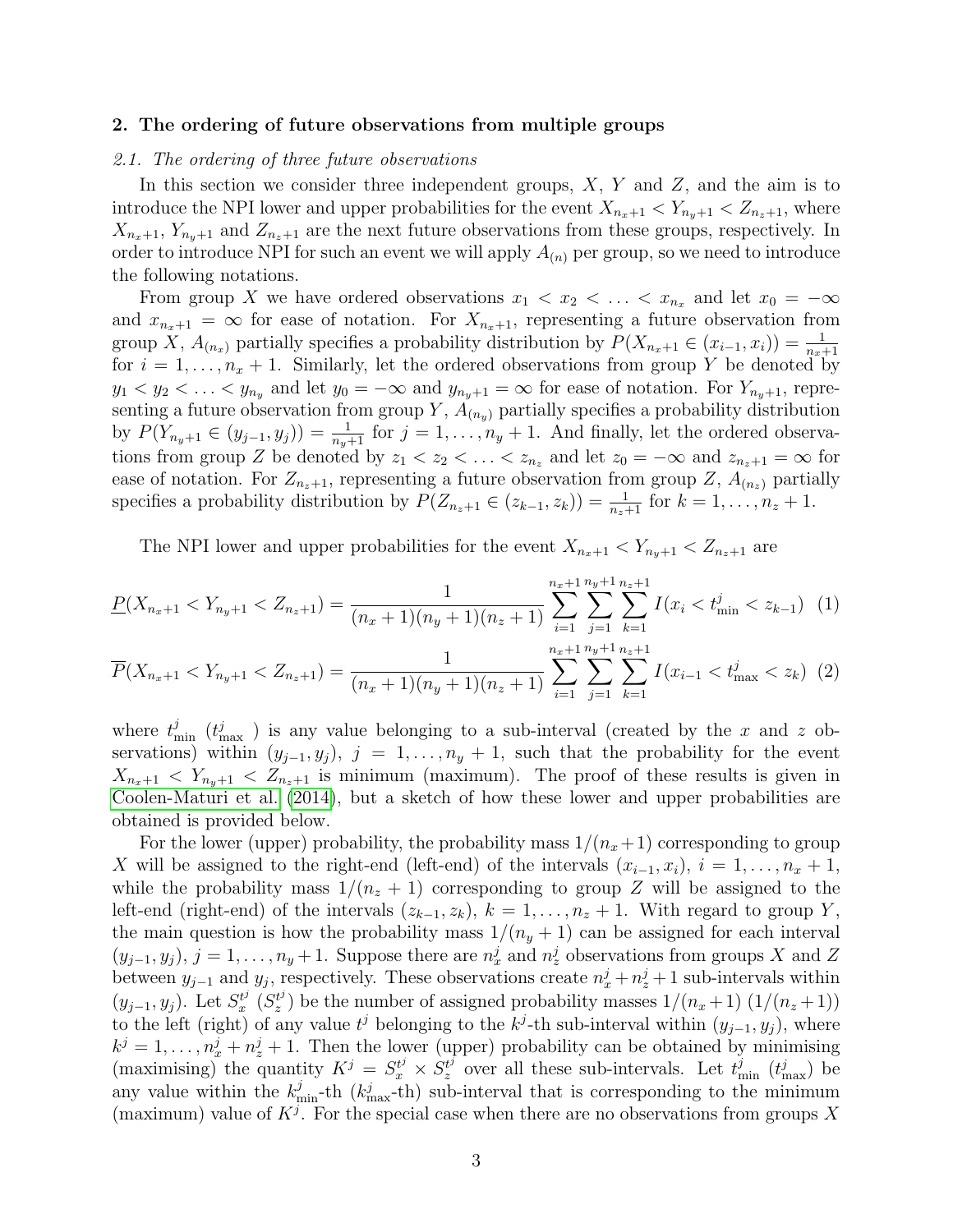and Z between  $y_{j-1}$  and  $y_j$ , the corresponding probability mass  $1/(n_y+1)$  will be assigned to any value within this interval.

One may wish to avoid the optimisation process introduced above for large data sets and in particular when the groups are considerably overlapped, in which case obtaining easy to calculate bounds is attractive. More discussion about the complexity of the optimisation process is given in Section [2.2.](#page-5-0) Below, we derive lower and upper bounds for the NPI lower and upper probabilities [\(1\)](#page-2-1) and [\(2\)](#page-2-2). First let us consider the lower bound for the lower probability, so for  $\underline{P}^L$  we required total separation for the intervals  $(x_{i-1}, x_i)$ ,  $(y_{j-1}, y_j)$  and  $(z_{k-1}, z_k), i = 1, \ldots, n_x + 1, j = 1, \ldots, n_y + 1$  and  $k = 1, \ldots, n_z + 1$ , that is

<span id="page-3-1"></span>
$$
\underline{P}^L = \frac{1}{(n_x+1)(n_y+1)(n_z+1)} \sum_{i=1}^{n_x+1} \sum_{j=1}^{n_y+1} \sum_{k=1}^{n_z+1} I(x_i < y_{j-1} \land y_j < z_{k-1}) \tag{3}
$$

and for the upper bound for the lower probability  $P^U$ , the probability mass  $1/(n_x + 1)$  $(1/(n_z + 1))$  corresponding to group X (Z) will be assigned to the right-end (left-end) intervals created by the observations from this group. With regard to group  $Y$  it does not matter whether we assign the probability mass  $1/(n_y+1)$  to the right-end or left-end intervals created by the observations from group  $Y$ , then  $<sup>1</sup>$  $<sup>1</sup>$  $<sup>1</sup>$ </sup>

<span id="page-3-2"></span>
$$
\underline{P}^U = \frac{1}{(n_x+1)(n_y+1)(n_z+1)} \sum_{i=1}^{n_x+1} \sum_{j=1}^{n_y+1} \sum_{k=1}^{n_z+1} I(x_i < y_j < z_{k-1}) \tag{4}
$$

Similarly, for the lower bound for the upper probability  $\overline{P}^L$ , the probability mass  $1/(n_x+1)$  $(1/(n_z+1))$  corresponding to group X (Z) will be assigned to the left-end (right-end) intervals created by the observations from this group. With regard to group  $Y$  it does not matter whether we assign the probability mass  $1/(n_y + 1)$  to the right-end or left-end intervals created by the observations from group  $Y$ , then

<span id="page-3-3"></span>
$$
\overline{P}^{L} = \frac{1}{(n_{x}+1)(n_{y}+1)(n_{z}+1)} \sum_{i=1}^{n_{x}+1} \sum_{j=1}^{n_{y}+1} \sum_{k=1}^{n_{z}+1} I(x_{i-1} < y_{j} < z_{k}) \tag{5}
$$

and for the upper bound for the upper probability  $\overline{P}^U$ , we count all possible combinations of the intervals  $(x_{i-1}, x_i)$ ,  $(y_{j-1}, y_j)$  and  $(z_{k-1}, z_k)$ ,  $i = 1, \ldots, n_x + 1$ ,  $j = 1, \ldots, n_y + 1$  and  $k = 1, \ldots, n_z + 1$ , for which we can find  $x \in (x_{i-1}, x_i)$ ,  $y \in (y_{j-1}, y_j)$  and  $z \in (z_{k-1}, z_k)$  such

<span id="page-3-0"></span><sup>&</sup>lt;sup>1</sup>If the probability mass  $1/(n_y+1)$  is assigned to the right-end of the intervals  $(y_{j-1}, y_j)$ ,  $j = 1, ..., n_y+1$ , that is to the data y observations and to  $y_{n_y+1} = \infty$ , then  $\sum_{i=1}^{n_x+1} \sum_{k=1}^{n_z+1} I(x_i \le y_{n_y+1} \le z_{k-1}) = 0$  and thus  $\sum_{i=1}^{n_x+1} \sum_{j=1}^{n_y+1} \sum_{k=1}^{n_z+1} I(x_i \le y_j \le z_{k-1}) = \sum_{i=1}^{n_x+1} \sum_{j=1}^{n_y} \sum_{k=1}^{n_z+1} I(x_i \le y_j \le z_{k-1}).$  Similarly, if the probability mass  $1/(n_y+1)$  is assigned to the left-end of the intervals  $(y_{j-1}, y_j)$ ,  $j = 1, \ldots, n_y+1$ , that is it will be assigned to  $y_0 = -\infty$  and to the data y observations, then  $\sum_{i=1}^{n_x+1} \sum_{k=1}^{n_x+1} I(x_i \le y_0 \le z_{k-1}) = 0$  and thus  $\sum_{i=1}^{n_x+1} \sum_{j=1}^{n_y+1} \sum_{k=1}^{n_z+1} I(x_i \leq y_{j-1} \leq z_{k-1}) = \sum_{i=1}^{n_x+1} \sum_{j=1}^{n_y} \sum_{k=1}^{n_z+1} I(x_i \leq y_j \leq z_{k-1}).$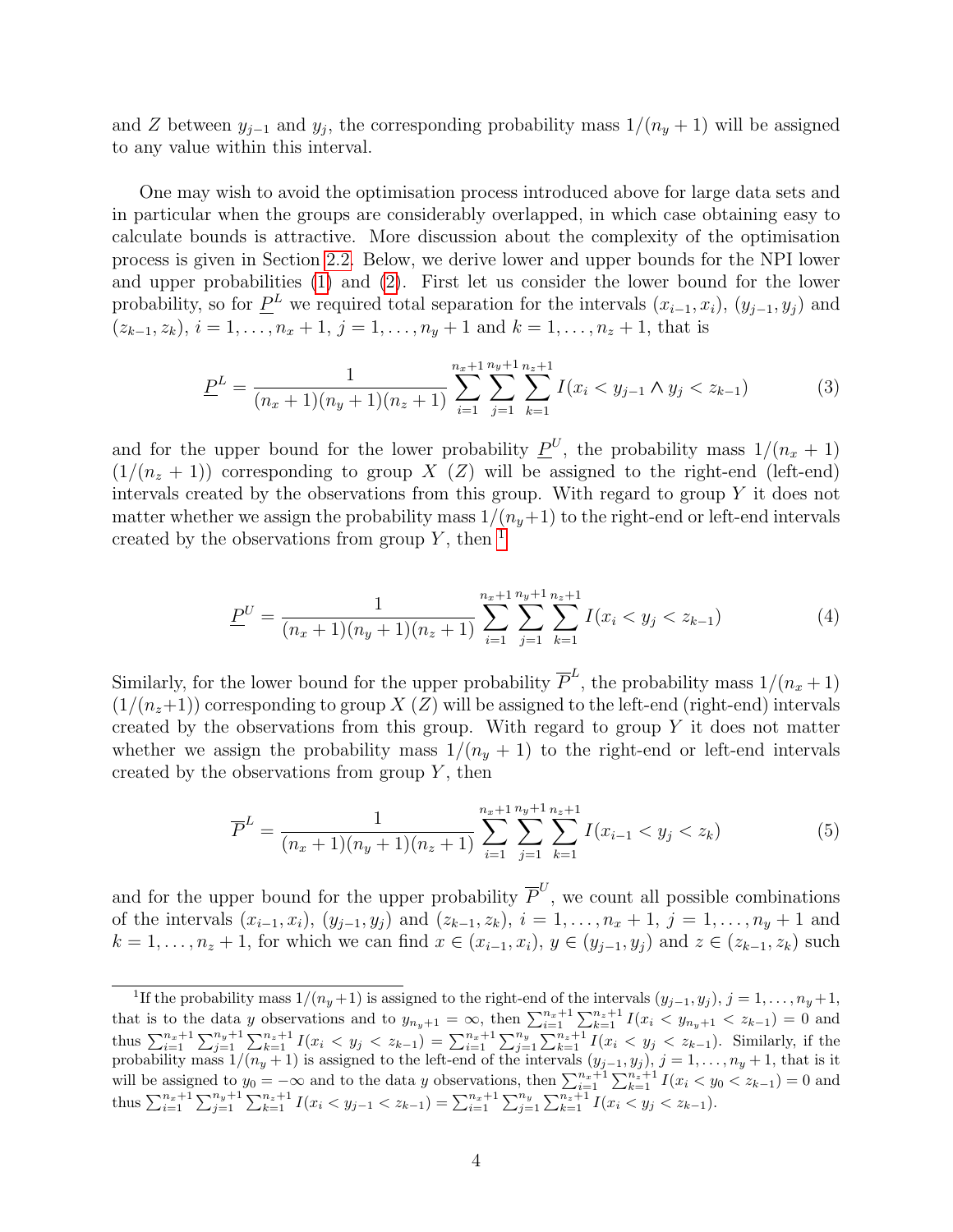

<span id="page-4-2"></span><span id="page-4-1"></span>Figure 1: Data set of Example [2.1](#page-4-0)

that  $x < y < z$ , then

$$
\overline{P}^U = \frac{1}{(n_x+1)(n_y+1)(n_z+1)} \sum_{i=1}^{n_x+1} \sum_{j=1}^{n_y+1} \sum_{k=1}^{n_z+1} I(x_{i-1} < y_j \wedge x_{i-1} < z_k \wedge y_{j-1} < z_k) \tag{6}
$$

The exact values of the lower and upper probabilities, [\(1\)](#page-2-1) and [\(2\)](#page-2-2), are nested between these corresponding lower and upper bounds, that is  $\underline{P}^L \leq \underline{P} \leq \underline{P}^U$  and  $\overline{P}^L \leq \overline{P} \leq \overline{P}^U$ . Furthermore, the exact lower and upper probabilities always bound the empirical probability for the event  $X < Y < Z$ , which is given by

$$
\hat{H} = \frac{1}{n_x n_y n_z} \sum_{i=1}^{n_x} \sum_{j=1}^{n_y} \sum_{k=1}^{n_z} I(x_i < y_j < z_k).
$$

The results presented in this section have been used in [Coolen-Maturi et al.](#page-19-9) [\(2014\)](#page-19-9) for three-group ROC inference, but the inferences have not been considered for more than three groups. In this paper we extend these results to more than three groups, which results in a more complex optimisation process, and we also explore several applications including multiple groups inference, ranked set sampling and assessment of diagnostic accuracy for more than three groups. But first we give an example for the three-group case.

<span id="page-4-0"></span>**Example 2.1.** Suppose we have three groups,  $X, Y$ , and  $Z$ . Data of group  $X$  are 2, 3, 5, 6, 7, 8, 10, 11, 15, 17, 18 and 21, for group Y there are only two observations 9 and 20, and finally data of group  $Z$  are 1, 4, 12, 13, 14, 16, 19, 22, 23, 24 and 25. These data are represented in Figure [1.](#page-4-1) The empirical probability is  $H = 98/264 = 0.3712$ .

To get the lower probability, the probability mass  $\frac{1}{13}$  ( $\frac{1}{12}$ ) corresponding to group X (Z) will be assigned to the right-end (left-end) intervals created by the observations of this group. However, to get the upper probability, the probability mass  $\frac{1}{13}$   $(\frac{1}{12})$  corresponding to group  $X(Z)$  will be assigned to the left-end (right-end) intervals created by the observations of this group. With regard to group  $Y$ , for the lower probability, the probability mass corresponding to  $(-\infty, y_1)$ ,  $(y_1, y_2)$  and  $(y_2, \infty)$  will be assigned to the intervals  $(-\infty, 2)$ ,  $(19, 20)$  and  $(25,\infty)$ , respectively. For the upper probability, the probability mass corresponding to these intervals will be assigned to the intervals  $(8, 9)$ ,  $(11, 12)$  and  $(21, 22)$ , respectively. Figure [2](#page-5-1) shows the  $K^j$  values over all sub-intervals, where the blue (grey) shaded areas are corresponding to the chosen sub-intervals that minimise (maximise) the quantity  $K^j$  =  $S_x^{t^j} \times S_z^{t^j}$  $\frac{t^j}{z}$  .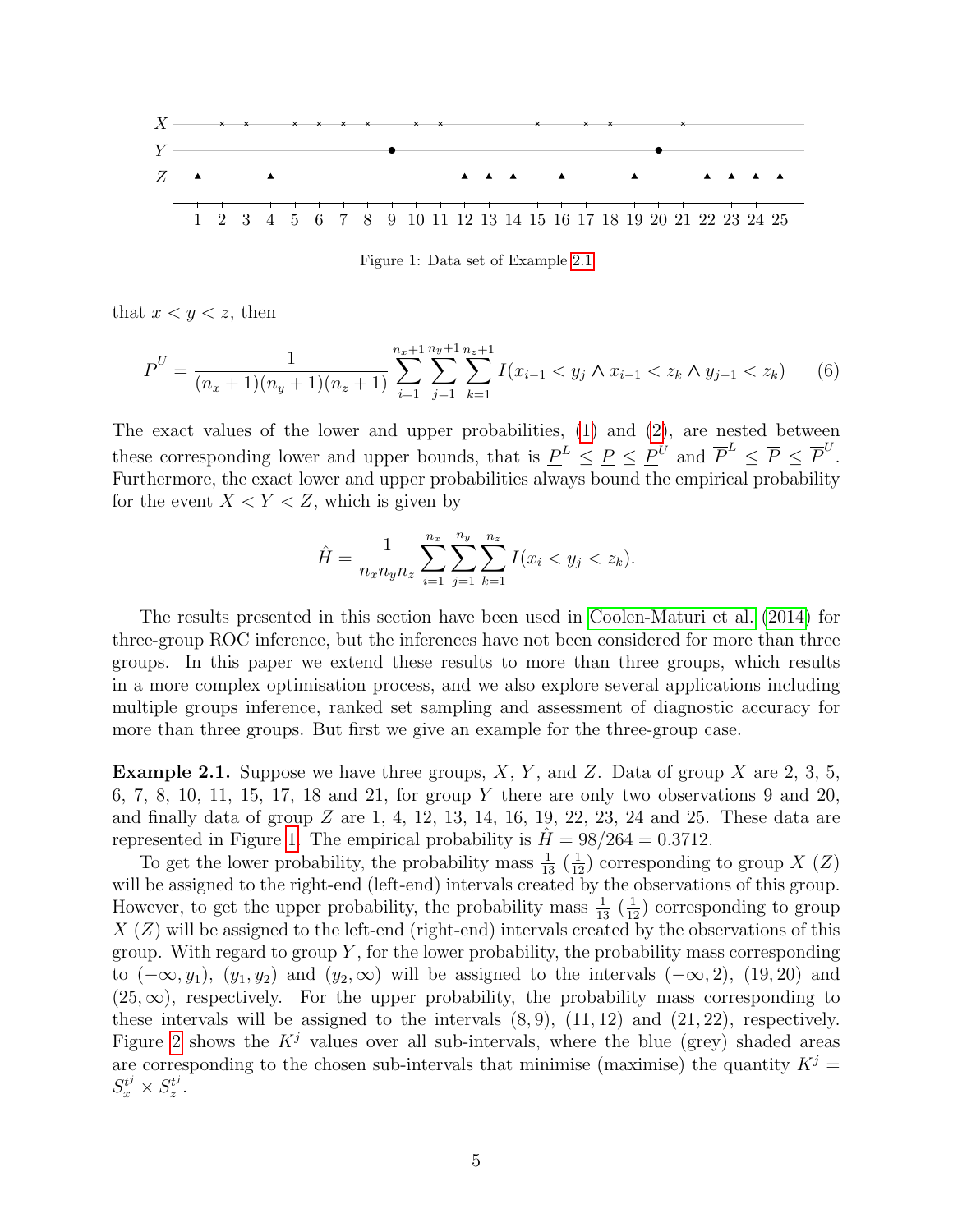

<span id="page-5-1"></span>Figure 2:  $K^j$  values over all sub-intervals, Example [2.1](#page-4-0)

The NPI lower and upper probabilities for the event  $X_{13} < Y_3 < Z_{12}$  are

$$
\underline{P} = \frac{1}{(13)(3)(12)} \sum_{j=1}^{3} S_x^{t_{\min}^j} \times S_z^{t_{\min}^j} = \frac{1}{(13)(3)(12)} (0 + 44 + 0) = \frac{44}{468} = 0.0940
$$

$$
\overline{P} = \frac{1}{(13)(3)(12)} \sum_{j=1}^{3} S_x^{t_{\max}^j} \times S_z^{t_{\max}^j} = \frac{1}{(13)(3)(12)} (70 + 90 + 65) = \frac{225}{468} = 0.4808
$$

where  $t_{\min}^1 \in (-\infty, 2)$ ,  $t_{\min}^2 \in (19, 20)$ ,  $t_{\min}^3 \in (25, \infty)$ ,  $t_{\max}^1 \in (8, 9)$ ,  $t_{\max}^2 \in (11, 12)$  and  $t_{\max}^3 \in$ (21, 22). The lower and upper bounds for the lower probability, calculated from [\(3\)](#page-3-1) and [\(4\)](#page-3-2), are  $\underline{P}^L = \frac{24}{468} = 0.0513$  and  $\underline{P}^U = \frac{98}{468} = 0.2094$ . The lower and upper bounds for the upper probability, calculated from [\(5\)](#page-3-3) and [\(6\)](#page-4-2), are  $\overline{P}^L = \frac{130}{468} = 0.2778$  and  $\overline{P}^U = \frac{248}{468} = 0.5299$ .

## <span id="page-5-0"></span>2.2. The ordering of future observations for  $q > 3$  groups

In this section we extend the results presented above for the situation when we have  $q > 3$  groups. Suppose we have  $q > 3$  independent groups,  $X_1, X_2, \ldots, X_q$ , and the aim is to introduce NPI lower and upper probabilities for the event  $X_{1,n_1+1} < X_{2,n_2+1} < \ldots < X_{q,n_q+1}$ , where  $X_{j,n_j+1}$  is the next future observation from group j, for  $j = 1, 2, \ldots, q$ . In order to introduce NPI for such an event we will apply  $A_{(n)}$  per group, so we need to introduce the following notations. Let the ordered observations from group j be denoted by  $x_{j,1} < x_{j,2}$  $\dots < x_{j,n_j}$  and let  $x_{j,0} = -\infty$  and  $x_{j,n_j+1} = \infty$  for ease of notation. For  $X_{j,n_j+1}$ , representing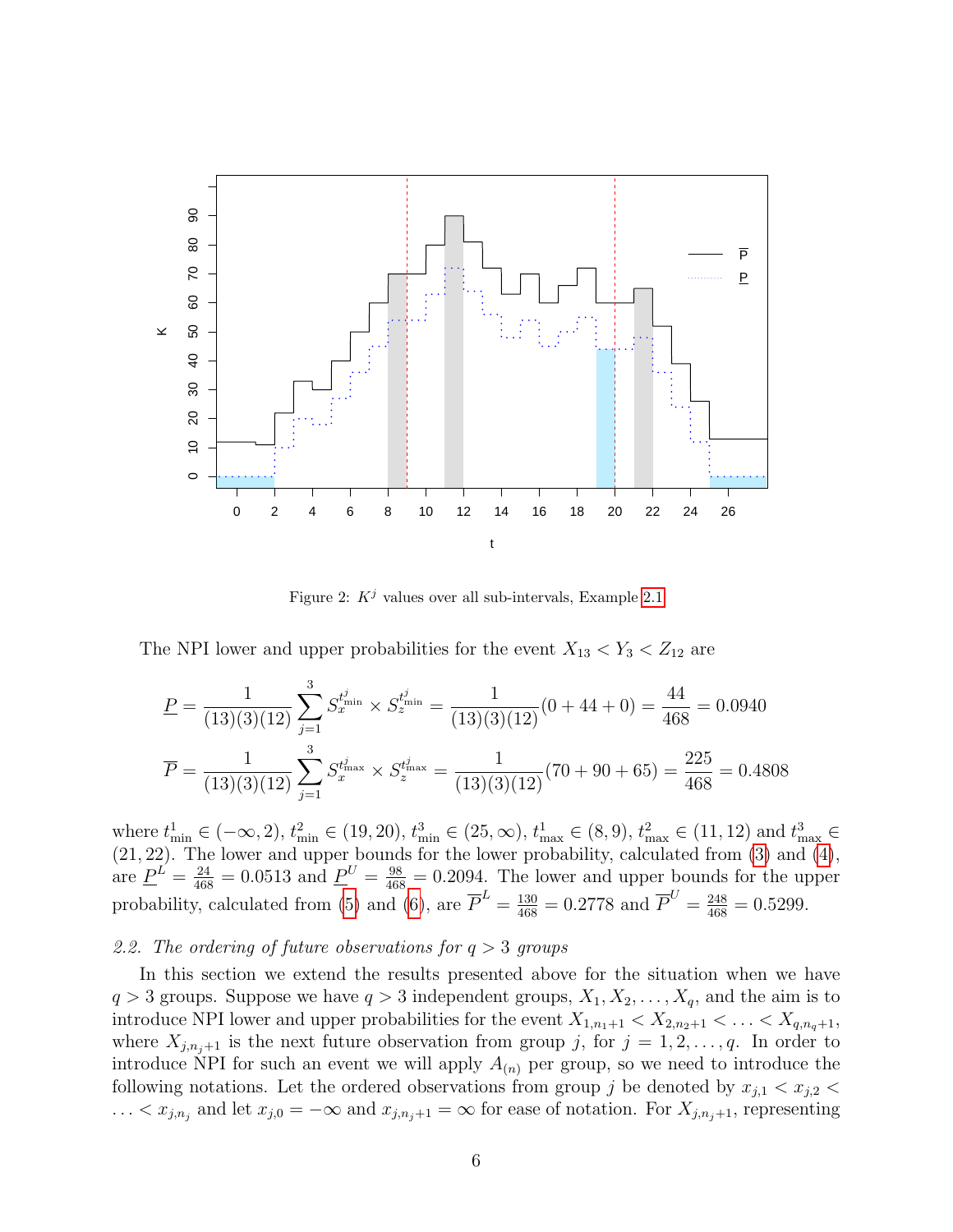a future observation from group j,  $A_{(n_i)}$  partially specifies a probability distribution by  $P(X_{j,n_j+1} \in (x_{j,i_j-1}, x_{j,i_j})) = \frac{1}{n_j+1}$  for  $i_j = 1, ..., n_j + 1$ . The main aim is to find the NPI lower and upper probabilities for the event  $X_{1,n_1+1} < X_{2,n_2+1} < \ldots < X_{q,n_q+1}$ , that is

<span id="page-6-2"></span>
$$
\underline{P}(X_{1,n_1+1} < X_{2,n_2+1} < \ldots < X_{q,n_q+1})\tag{7}
$$

<span id="page-6-3"></span>
$$
\overline{P}(X_{1,n_1+1} < X_{2,n_2+1} < \ldots < X_{q,n_q+1}) \tag{8}
$$

which in turn bound the empirical value for the event  $X_1 < X_2 < \ldots < X_q$  given as

$$
\hat{H} = \frac{1}{n_1 n_2 \dots n_q} \sum_{i_1=1}^{n_1} \sum_{i_2=1}^{n_2} \dots \sum_{i_q=1}^{n_q} I(x_{1,i_1} < x_{2,i_2} < \dots < x_{q,i_q}).
$$

While it is clear how the probability masses  $1/(n_1 + 1)$  and  $1/(n_q + 1)$  corresponding to the first and the last group can be assigned, respectively, we need to find for the remaining groups how the probability mass  $1/(n_j+1)$  should be assigned for each interval  $(x_{j,i_{j-1}}, x_{j,i_j})$ ,  $j = 2, \ldots, q - 1$  and  $i_j = 1, \ldots, n_j + 1$ , taking into account all observations from the other groups. This has to be done simultaneously in order to minimise for the lower probability and to maximise for the upper probability. Therefore, first we are going to introduce lower and upper bounds for these lower and upper probabilities as we did in the previous section, then we are going to propose two alternative approximations of them.

#### 2.2.1. Lower and upper bounds for the NPI lower and upper probabilities

In order to find the lower bound for the lower probability  $P<sup>L</sup>$  we require total separation for the intervals  $(x_{j,i_j-1}, x_{j,i_j}), i_j = 1, 2, ..., n_j + 1$  and  $j = 1, 2, ..., q$ , thus

<span id="page-6-1"></span><span id="page-6-0"></span>
$$
\underline{P}^{L} = \frac{1}{\prod_{j=1}^{q} (n_j + 1)} \sum_{i_1=1}^{n_1+1} \sum_{i_2=1}^{n_2+1} \dots \sum_{i_q=1}^{n_q+1} \prod_{j=1}^{q-1} I(x_{j,i_j} < x_{j+1,i_{j+1}-1}) \tag{9}
$$

For the upper bound for the lower probability  $\underline{P}^U$ , the probability mass  $1/(n_1+1) (1/(n_q+1))$ corresponding to group  $X_1$   $(X_q)$  will be assigned to the right-end (left-end) intervals created by the observations from this group, that is  $(x_{1,i_1-1}, x_{1,i_1})$   $((x_{q,i_q-1}, x_{q,i_q}))$ . With regard to groups  $X_2, \ldots, X_{q-1}$  it does not matter whether we assign the probability mass corresponding to these groups to the right-end or left-end intervals created by the observations from these groups, then

$$
\underline{P}^U = \frac{1}{\prod_{j=1}^q (n_j + 1)} \sum_{i_1=1}^{n_1+1} \sum_{i_2=1}^{n_2+1} \dots \sum_{i_{q-1}=1}^{n_{q-1}+1} \sum_{i_q=1}^{n_{q+1}+1} I(x_{1,i_1} < x_{2,i_2} < \dots < x_{q-1,i_{q-1}} < x_{q,i_{q-1}}) \tag{10}
$$

Similarly, for the lower bound of the upper probability  $\overline{P}^L$ , the probability mass  $1/(n_1+1)$  $(1/(n_q + 1))$  corresponding to group  $X_1$   $(X_q)$  will be assigned to the left-end (right-end) intervals created by the observations from this group, that is  $(x_{1,i_1-1}, x_{1,i_1})$   $((x_{q,i_q-1}, x_{q,i_q}))$ . With regard to groups  $X_2, \ldots, X_{q-1}$  it does not matter whether we assign the probability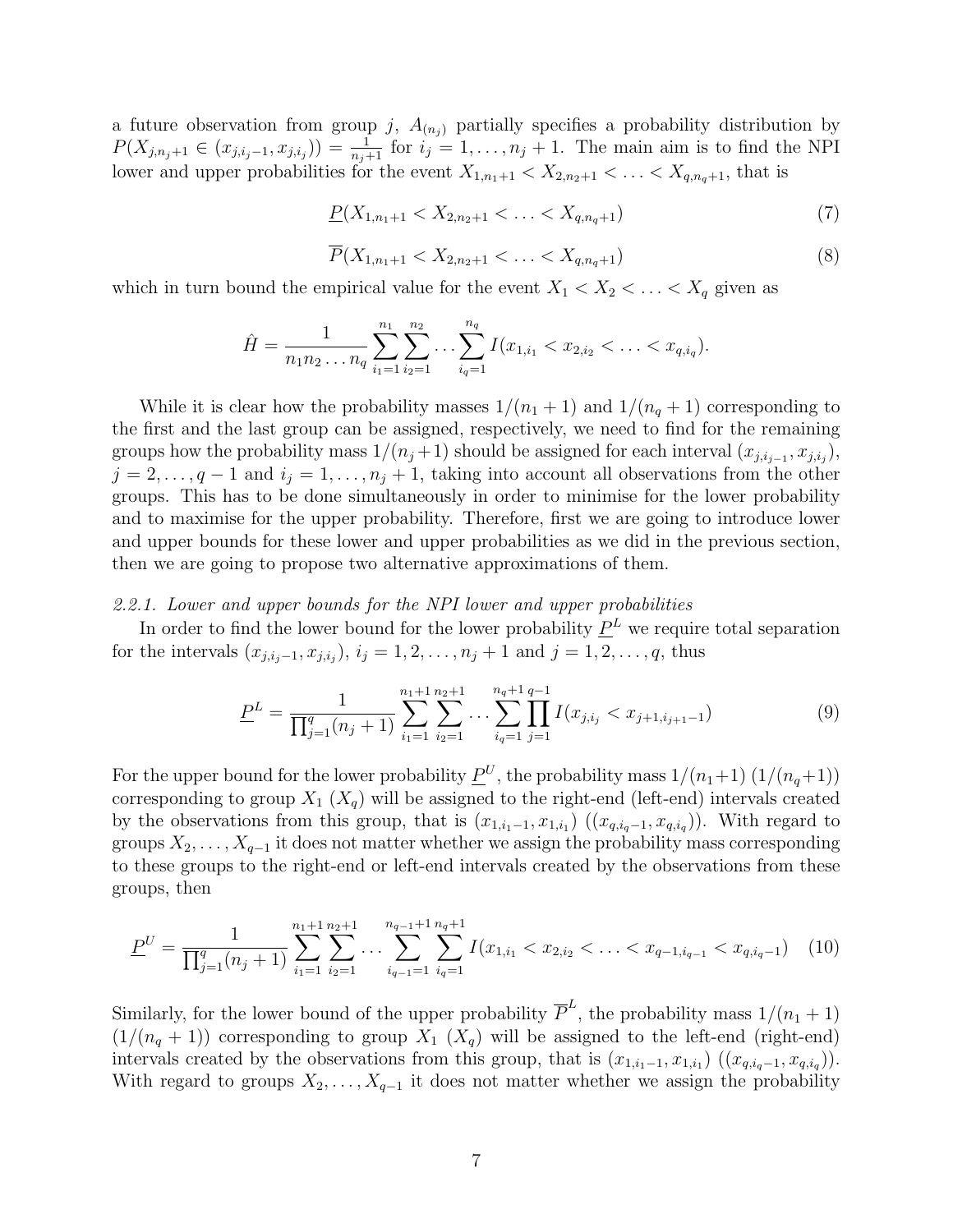mass corresponding to these groups to the right-end or left-end intervals created by the observations from these groups, then

$$
\overline{P}^{L} = \frac{1}{\prod_{j=1}^{q} (n_{j} + 1)} \sum_{i_{1}=1}^{n_{1}+1} \sum_{i_{2}=1}^{n_{2}+1} \dots \sum_{i_{q-1}=1}^{n_{q-1}+1} \sum_{i_{q}=1}^{n_{q+1}+1} I(x_{1,i_{1}-1} < x_{2,i_{2}} < \dots < x_{q-1,i_{q-1}} < x_{q,i_{q}}) \tag{11}
$$

Finally for the upper bound for the upper probability  $\overline{P}^U$  we count all combinations of the intervals  $(x_{j,i_j-1}, x_{j,i_j}), i_j = 1, \ldots, n_j + 1$  and  $j = 1, \ldots, q$ , for which we can find any values within these intervals such that  $x_1 < x_2 < \ldots < x_q$ , which leads to

<span id="page-7-0"></span>
$$
\overline{P}^U = \frac{1}{\prod_{j=1}^q (n_j + 1)} \sum_{i_1=1}^{n_1+1} \sum_{i_2=1}^{n_2+1} \dots \sum_{i_q=1}^{n_q+1} \prod_{j=1}^{q-1} \prod_{k=j+1}^q I(x_{j,i_j-1} < x_{k,i_k}) \tag{12}
$$

If all observations are perfectly ordered, meaning that all observations from group  $X_1$ are less than all observations from group  $X_2$ , and so on until all observations from group  $X_{q-1}$  are less than all observations from group  $X_q$ . Then the probabilities, [\(9\)](#page-6-0), [\(10\)](#page-6-1), [\(11\)](#page-7-0) and [\(12\)](#page-7-1), reduced to

<span id="page-7-3"></span><span id="page-7-1"></span>
$$
\underline{P}^{L*} = \frac{1}{\prod_{i=1}^{q} (n_i + 1)} n_1 n_q \prod_{i=2}^{q-1} (n_i - 1)
$$
\n(13)

$$
\underline{P}^{U*} = \frac{1}{\prod_{i=1}^{q} (n_i + 1)} \prod_{i=1}^{q} n_i
$$
\n(14)

$$
\overline{P}^{L*} = \frac{1}{\prod_{i=1}^{q} (n_i + 1)} (n_1 + 1)(n_q + 1) \prod_{i=2}^{q-1} n_i
$$
\n(15)

<span id="page-7-4"></span><span id="page-7-2"></span>
$$
\overline{P}^{U*} = \frac{1}{\prod_{i=1}^{q} (n_i + 1)} \prod_{i=1}^{q} (n_i + 1) = 1.
$$
\n(16)

These probabilities will be used in Section [3.1](#page-14-1) to see how far the data observations are from the perfect ordering case.

#### 2.2.2. Exact NPI lower and upper probabilities

The main challenge is to find the exact lower and upper probabilities in [\(7\)](#page-6-2) and [\(8\)](#page-6-3), respectively. For the lower probability  $\underline{P}$ , and in order to minimise the probability for the event  $X_{1,n_1+1} < X_{2,n_2+1} < \ldots < X_{q,n_q+1}$ , the probability mass  $1/(n_1+1)$   $(1/(n_q+1))$ corresponding to group  $X_1$   $(X_q)$  will be assigned to the right-end (left-end) intervals created by the observations from this group, that is  $(x_{1,i_1-1}, x_{1,i_1})$   $((x_{q,i_q-1}, x_{q,i_q}))$ , then

$$
\underline{P} = \frac{1}{\prod_{j=1}^{q} (n_j + 1)} \sum_{i_1=1}^{n_1+1} \sum_{i_2=1}^{n_2+1} \dots \sum_{i_{q-1}=1}^{n_{q-1}+1} \sum_{i_q=1}^{n_q+1} P(x_{1,i_1} < X_{2,n_2+1} < \dots < X_{q-1,n_{q-1}+1} < x_{q,i_q-1} | C_1) \tag{17}
$$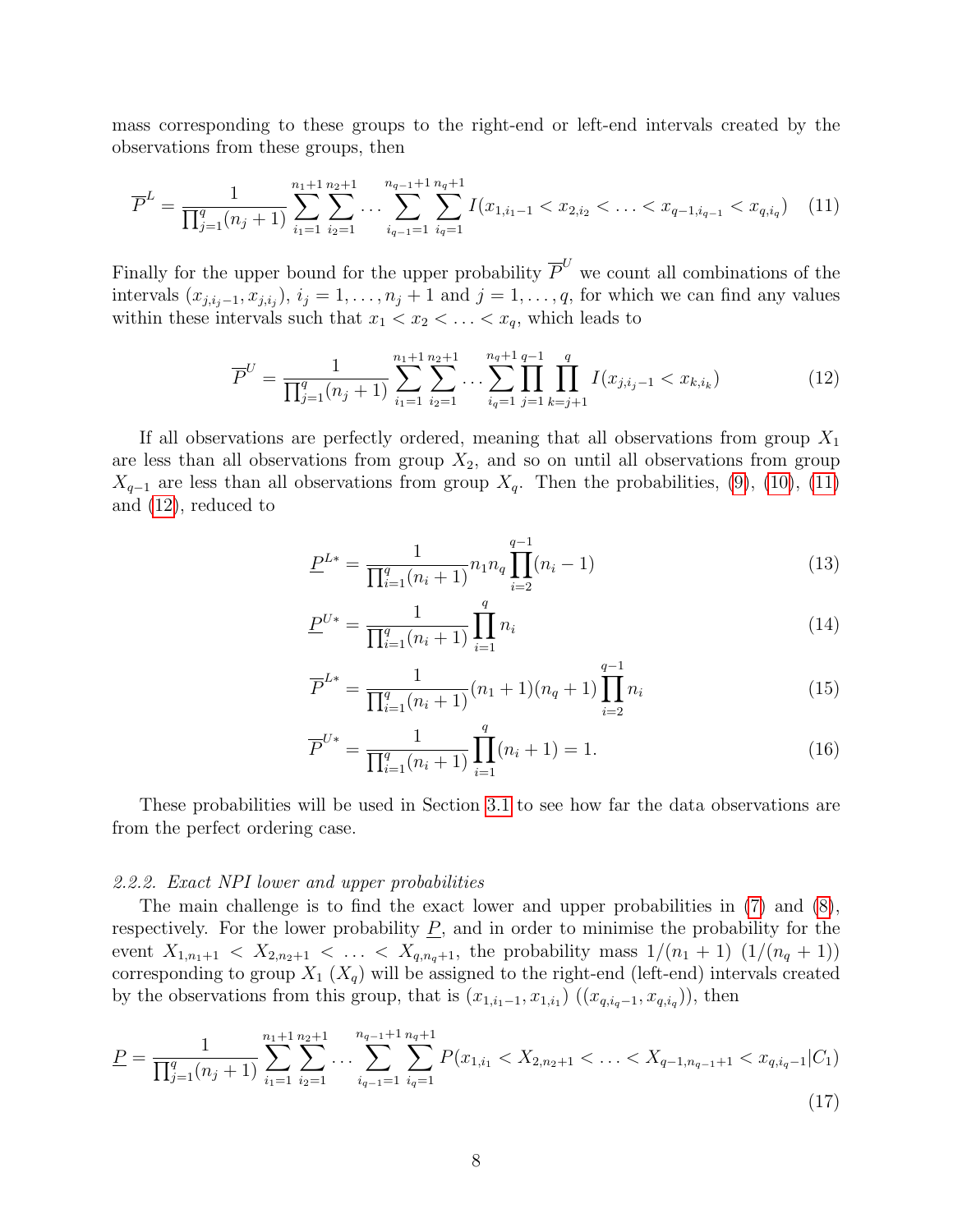where  $C_1 = \{X_{j,n_j+1} \in (x_{j,i_j-1}, x_{j,i_j}), j = 2, \ldots, q-1\}$ . For the upper probability  $\overline{P}$ , in order to maximise the probability for the event  $X_{1,n_1+1} < X_{2,n_2+1} < \ldots < X_{q,n_q+1}$ , the probability mass  $1/(n_1+1)$   $(1/(n_q+1))$  corresponding to group  $X_1$   $(X_q)$  will be assigned to the leftend (right-end) intervals created by the observations from this group, that is  $(x_{1,i_1-1}, x_{1,i_1})$  $((x_{q,i_q-1}, x_{q,i_q}))$ , then

$$
\overline{P} = \frac{1}{\prod_{j=1}^{q} (n_j + 1)} \sum_{i_1=1}^{n_1+1} \sum_{i_2=1}^{n_2+1} \dots \sum_{i_{q-1}=1}^{n_{q-1}+1} \sum_{i_q=1}^{n_q+1} P(x_{1,i_1-1} < X_{2,n_2+1} < \dots < X_{q-1,n_{q-1}+1} < x_{q,i_q} | C_1) \tag{18}
$$

with  $C_1$  as above. This is similar to the argument presented by [Coolen](#page-19-7) [\(1996\)](#page-19-7) for two groups.

As discussed earlier, if one wishes to obtain these exact lower and upper probabilities, we need to find, for the remaining groups, how the probability masses  $1/(n_j + 1)$  should be distributed over each interval  $(x_{j,i_{j-1}}, x_{j,i_j}), j = 2, \ldots, q-1$  and  $i_j = 1, \ldots, n_j + 1$ , taking into account all observations from the other groups. Suppose there are  $n_l^{j,i_j}$  $\ell_l^{j,i_j}$  observations from groups  $X_l$ ,  $l = 1, \ldots, q$  and  $l \neq j$  between  $x_{j,i_{j-1}}$  and  $x_{j,i_j}$ . These observations create  $\sum_{l\neq j} n_l^{j,i_j}+1$  sub-intervals within  $(x_{j,i_{j-1}}, x_{j,i_j})$ , denoted by  $I_{k_{j,i}}^{j,i_j}$  $\hat{y}_{k, i_{j}}^{j, i_{j}}, \, k_{j, i_{j}} = 1, 2, \ldots, \sum_{l \neq j} n_{l}^{j, i_{j}} +$ 1. We then follow a similar procedure to the three-group case, however this has to be done simultaneously, for the remaining  $q-2$  groups, in order to minimise for the lower probability and to maximise for the upper probability.

Therefore, for more than three groups it may become computationally cumbersome to find the exact lower and upper probabilities, in particular when we have large data sets and the groups are considerably overlapped. Explicitly, the number of ways the probability masses can be assigned, simultaneously, for the remaining  $q - 2$  groups, is

<span id="page-8-0"></span>
$$
\prod_{j=2}^{q-1} \prod_{i_j=1}^{n_j+1} \left( \sum_{l \neq j} n_l^{j, i_j} + 1 \right)
$$

which reduces to

$$
\prod_{j=2}^{q-1} \left( \sum_{l < j} n_l + 1 \right) \left( \sum_{l > j} n_l + 1 \right)
$$

when the groups are fully separated, which is corresponding to the number of ways the probability masses can be assigned for the first and last intervals for group  $j = 2, \ldots, q - 2$ .

#### 2.2.3. Two heuristic algorithms

Below we introduce two heuristic algorithms to find approximations for the above NPI lower and upper probabilities.

Algorithm A: One way of finding a reasonable approximation for the lower and upper probabilities in [\(7\)](#page-6-2) and [\(8\)](#page-6-3), is to perform an optimisation over one group,  $j = 2, \ldots, q - 1$ , each time and then take the minimum of these values to approximate the lower probability and the maximum of these values to approximate the upper probability. The minimum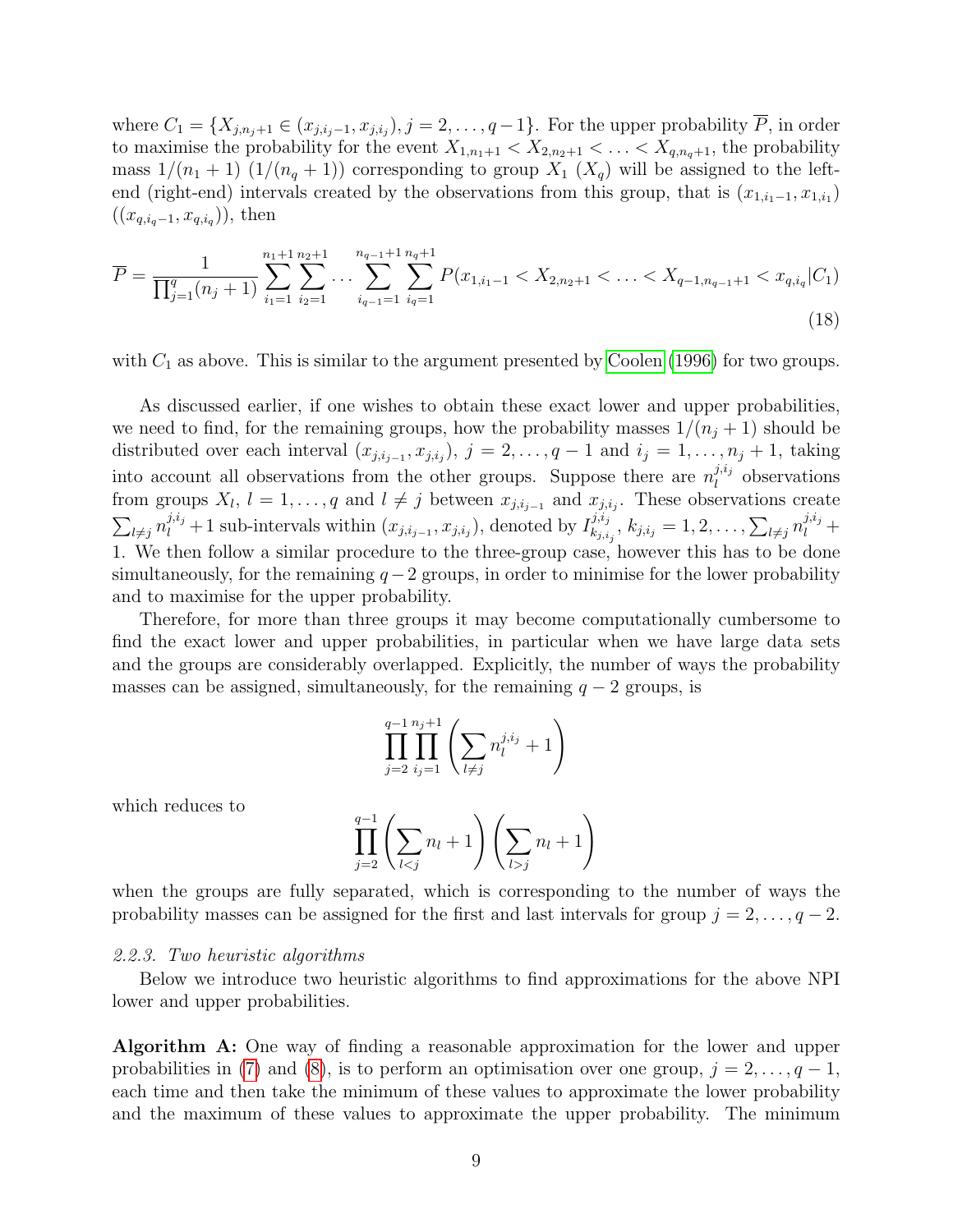(maximum) of these lower (upper) probabilities will be the approximation for the exact lower (upper) probability  $\underline{P}(\overline{P})$ . We can summarise the algorithm in the following steps:

- 1. Consider one group  $j = 2, \ldots, q-1$ , say group 2, and optimise (minimise for the lower and maximise for the upper) over this group.
- 2. For the other groups, the corresponding probability masses are assigned to either the right-end or to the left-end intervals created by the observations per group.
- 3. Calculate the lower and upper probabilities using equations [\(17\)](#page-7-2) and [\(18\)](#page-8-0).
- 4. Repeat steps 1-3, for all  $j = 3, \ldots, q 1$ .
- 5. Take the minimum (maximum) of these lower (upper) probabilities which we use as reasonable approximations for the exact lower (upper) probability  $\underline{P}(P)$ .

Algorithm B: The same as Algorithm A, but the last step is replaced by the following step:

5. We combine the optimisation values resulted from steps 1-4, such that for the overlapping intervals corresponding to groups  $j = 2, \ldots, q - 1$ , the probability masses associated with these intervals are appropriately assigned in order to minimise for the lower probability and to maximise for the upper probability.

To elaborate, as the result of the optimisation process in steps 1-4, the probability mass  $1/(n_j+1)$  is assigned to a sub-interval  $I_{k^*}^{j,i_j}$  $\lim_{k_{j,i_j}^*}$  within  $(x_{j,i_j-1}, x_{j,i_j}),$  for  $j = 2, ..., q-1,$  $i_j = 1, \ldots, n_j + 1$ , and  $k_{j,i_j}^* \in \{1, 2, \ldots, \sum_{l \neq j} n_l^{j,i_j} + 1\}$ . So in algorithm B, we take all these sub-intervals  $I_{k_{\perp}}^{j,i_j}$  $\mathbf{z}_{k,i,j}^{j,i,j}$  and simultaneously try to assign the corresponding probability masses to values within these sub-intervals in order to minimise for the lower and to maximise for the upper. So algorithm B could be computationally expensive if the groups considerably overlap each other.

The NPI lower and upper bounds and the two heuristic algorithms provide approximations to the exact NPI lower and upper probabilities, this is illustrated in the following example. The R code and data sets for the examples in this article are available from the author's website.

<span id="page-9-0"></span>Example 2.2. In this example we use the data set presented in Figure [3](#page-10-0) to illustrate the proposed method. Here we have four groups  $q = 4$  where  $n_1 = 4$ ,  $n_2 = 5$ ,  $n_3 = 5$ , and  $n_4 = 6$ . The empirical value for the event  $X_1 < X_2 < X_3 < X_4$  is

$$
\hat{H} = \frac{1}{n_1 n_2 n_3 n_4} \sum_{i_1=1}^{n_1} \sum_{i_2=1}^{n_2} \sum_{i_3=1}^{n_3} \sum_{i_4=1}^{n_4} I(x_{1,i_1} < x_{2,i_2} < x_{3,i_3} < x_{4,i_4}) = \frac{47}{600} = 0.0783
$$

The lower and upper bounds, given in equations [\(9\)](#page-6-0), [\(10\)](#page-6-1), [\(11\)](#page-7-0) and [\(12\)](#page-7-1), for the NPI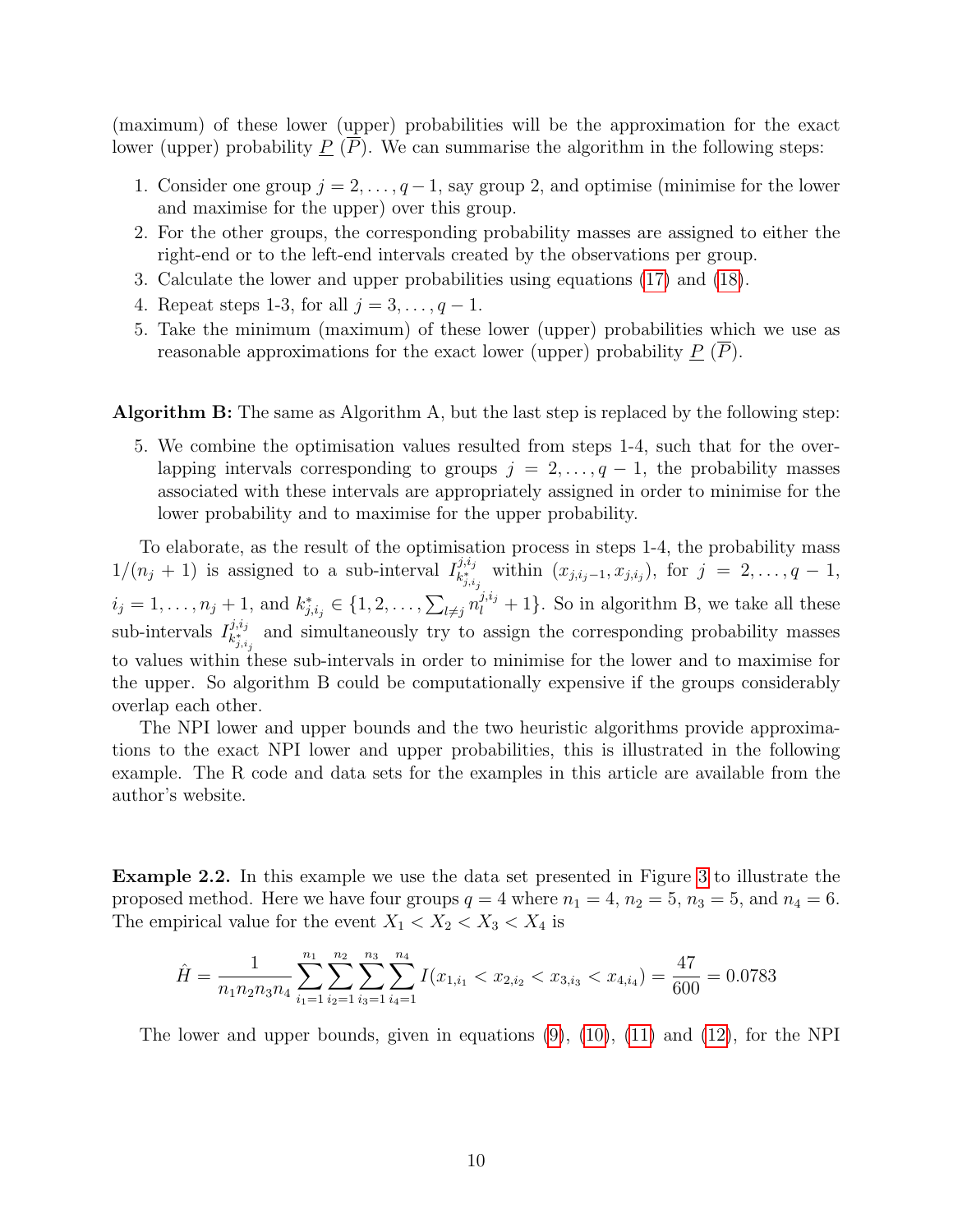

<span id="page-10-0"></span>Figure 3: Data set of Example [2.2](#page-9-0)

lower and upper probabilities for the event  $X_{1,n_1+1} < X_{2,n_2+1} < X_{3,n_3+1} < X_{4,n_4+1}$  are

$$
\underline{P}^{L} = \frac{1}{\prod_{j=1}^{4} (n_{j} + 1)} \sum_{i_{1}=1}^{n_{1}+1} \sum_{i_{2}=1}^{n_{2}+1} \sum_{i_{3}=1}^{n_{3}+1} \sum_{i_{4}=1}^{n_{4}+1} I(x_{1,i_{1}} < x_{2,i_{2}-1}) I(x_{2,i_{2}} < x_{3,i_{3}-1}) I(x_{3,i_{3}} < x_{4,i_{4}-1})
$$
  
\n
$$
= \frac{12}{1260} = 0.0095
$$
  
\n
$$
\underline{P}^{U} = \frac{1}{\prod_{j=1}^{4} (n_{j} + 1)} \sum_{i_{1}=1}^{n_{1}+1} \sum_{i_{2}=1}^{n_{2}+1} \sum_{i_{3}=1}^{n_{3}+1} \sum_{i_{4}=1}^{n_{4}+1} I(x_{1,i_{1}} < x_{2,i_{2}} < x_{3,i_{3}} < x_{4,i_{4}-1})
$$
  
\n
$$
= \frac{47}{1260} = 0.0373
$$

and

$$
\overline{P}^{L} = \frac{1}{\prod_{j=1}^{4} (n_{j} + 1)} \sum_{i_{1}=1}^{n_{1}+1} \sum_{i_{2}=1}^{n_{2}+1} \sum_{i_{3}=1}^{n_{3}+1} \sum_{i_{4}=1}^{n_{4}+1} I(x_{1,i_{1}-1} < x_{2,i_{2}} < x_{3,i_{3}} < x_{4,i_{4}})
$$
\n
$$
= \frac{120}{1260} = 0.0952
$$
\n
$$
\overline{P}^{U} = \frac{1}{\prod_{j=1}^{4} (n_{j} + 1)} \sum_{i_{1}=1}^{n_{1}+1} \sum_{i_{2}=1}^{n_{2}+1} \sum_{i_{3}=1}^{n_{3}+1} \sum_{i_{4}=1}^{n_{4}+1} I(x_{1,i_{1}-1} < x_{2,i_{2}}) I(x_{1,i_{1}-1} < x_{3,i_{3}}) I(x_{1,i_{1}-1} < x_{4,i_{4}})
$$
\n
$$
= \frac{266}{1260} = 0.2111
$$

Next, we implement algorithms A and B to find approximations for the following lower and upper probabilities,

$$
\underline{P} = \frac{1}{\prod_{j=1}^{4} (n_j + 1)} \sum_{i_1=1}^{n_1+1} \sum_{i_2=1}^{n_2+1} \sum_{i_3=1}^{n_3+1} \sum_{i_4=1}^{n_4+1} P(x_{1,i_1} < X_{2,n_2+1} < X_{3,n_3+1} < x_{4,i_4-1} | C_1)
$$
\n
$$
\overline{P} = \frac{1}{\prod_{j=1}^{4} (n_j + 1)} \sum_{i_1=1}^{n_1+1} \sum_{i_2=1}^{n_2+1} \sum_{i_3=1}^{n_3+1} \sum_{i_4=1}^{n_4+1} P(x_{1,i_1-1} < X_{2,n_2+1} < X_{3,n_3+1} < x_{4,i_4} | C_1)
$$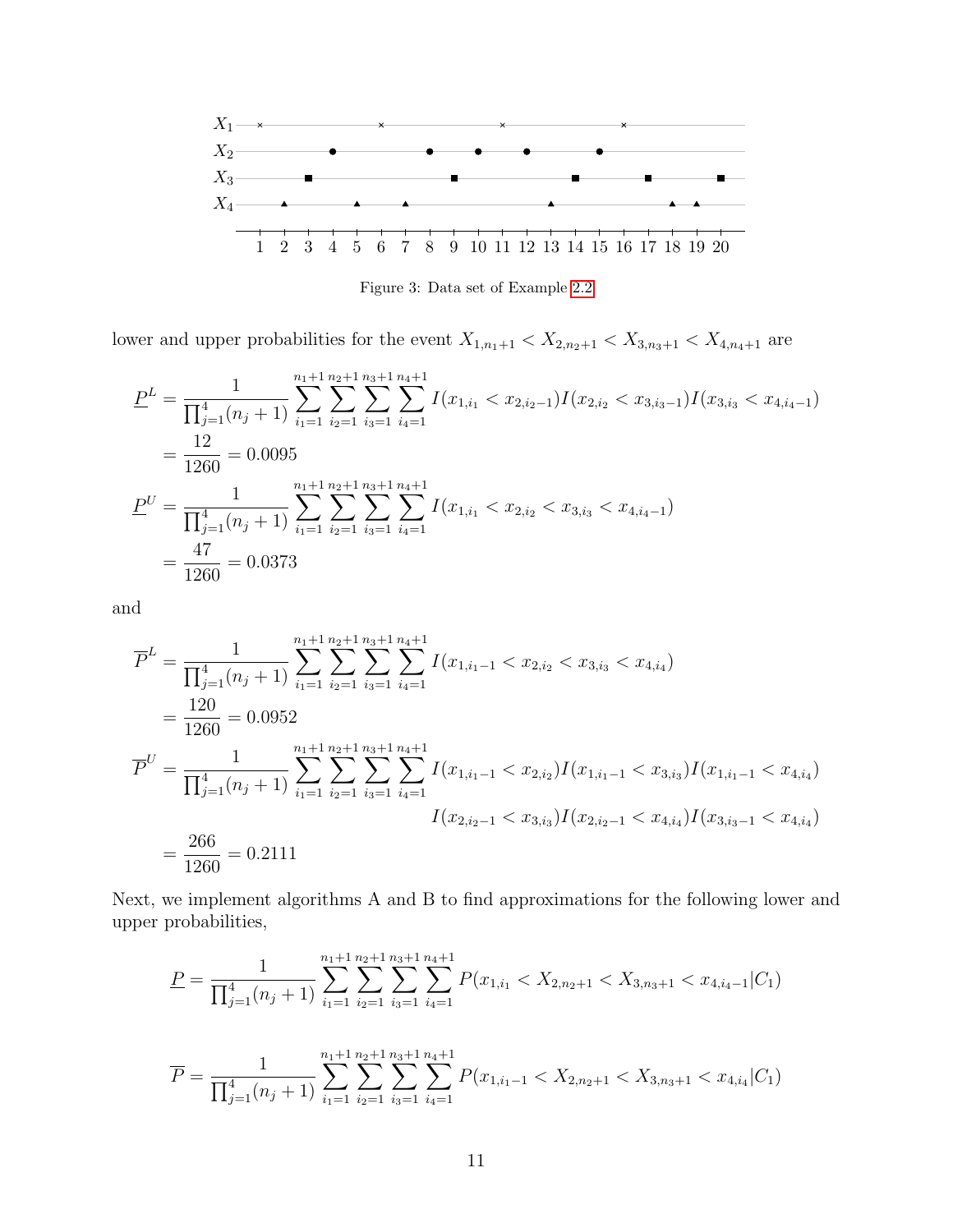where  $C_1 = \{X_{2,n_2+1} \in (x_{2,i_2-1}, x_{2,i_2}), X_{3,n_3+1} \in (x_{3,i_3-1}, x_{3,i_3})\}.$ 

First we are going to optimise over group 2, that is to minimise for the lower probability and maximise for the upper probability, thus

$$
\underline{P} = \frac{1}{\prod_{j=1}^{4} (n_j + 1)} \sum_{i_1=1}^{n_1+1} \sum_{i_2=1}^{n_2+1} \sum_{i_3=1}^{n_3+1} \sum_{i_4=1}^{n_4+1} P(x_{1,i_1} < X_{2,n_2+1} < x_{3,i_3} < x_{4,i_4-1} | X_{2,n_2+1} \in (x_{2,i_2-1}, x_{2,i_2}) \tag{19}
$$

$$
\overline{P} = \frac{1}{\prod_{j=1}^{4} (n_j + 1)} \sum_{i_1=1}^{n_1+1} \sum_{i_2=1}^{n_2+1} \sum_{i_3=1}^{n_3+1} \sum_{i_4=1}^{n_4+1} P(x_{1,i_1-1} < X_{2,n_2+1} < x_{3,i_3} < x_{4,i_4} | X_{2,n_2+1} \in (x_{2,i_2-1}, x_{2,i_2}))
$$
\n
$$
(20)
$$

where for group 3, it does not matter whether the probabilities masses are assigned to the right-end or to the left-end intervals created by the observations from this group.

In order to minimise [\(19\)](#page-11-0) over group 2, we find that the probability masses corresponding to  $X_{2,n_2+1}$  should be assigned to the intervals  $(-\infty, 1)$ ,  $(4, 6)$ ,  $(9, 10)$ ,  $(10, 11)$ ,  $(14, 15)$  and  $(17,\infty)$ . That is from  $(19)$ ,

<span id="page-11-1"></span><span id="page-11-0"></span>
$$
\underline{P}^{min2} = \frac{1}{1260} \sum_{i_1=1}^5 \sum_{i_3=1}^5 \sum_{i_4=1}^7 \left\{ I(x_{1,i_1} < x_{2,1} < x_{3,i_3} < x_{4,i_4-1} | x_{2,1} \in (-\infty, 1) \right) \\
+ I(x_{1,i_1} < x_{2,2} < x_{3,i_3} < x_{4,i_4-1} | x_{2,2} \in (4, 6)) \\
+ I(x_{1,i_1} < x_{2,3} < x_{3,i_3} < x_{4,i_4-1} | x_{2,3} \in (9, 10)) \\
+ I(x_{1,i_1} < x_{2,4} < x_{3,i_3} < x_{4,i_4-1} | x_{2,4} \in (10, 11)) \\
+ I(x_{1,i_1} < x_{2,5} < x_{3,i_3} < x_{4,i_4-1} | x_{2,5} \in (14, 15)) \\
+ I(x_{1,i_1} < x_{2,6} < x_{3,i_3} < x_{4,i_4-1} | x_{2,6} \in (17, \infty)) \}
$$
\n
$$
= \frac{1}{1260} \{ 0 + 7 + 8 + 8 + 6 + 0 \} = \frac{29}{1260} = 0.0230
$$

Similarly for the upper probability, in order to maximise [\(20\)](#page-11-1) over group 2, we find that the probability masses corresponding to  $X_{2,n_2+1}$  should be assigned to the intervals  $(1,3)$ ,  $(6, 8), (8, 9), (11, 12), (12, 14)$  and  $(16, 17)$ . That is from  $(20)$ ,

$$
\overline{P}^{max2} = \frac{1}{1260} \sum_{i_1=1}^5 \sum_{i_3=1}^5 \sum_{i_4=1}^7 \left\{ I(x_{1,i_1-1} < x_{2,1} < x_{3,i_3} < x_{4,i_4} | x_{2,1} \in (1,3) \right) \\
+ I(x_{1,i_1-1} < x_{2,2} < x_{3,i_3} < x_{4,i_4} | x_{2,2} \in (6,8) \right) \\
+ I(x_{1,i_1-1} < x_{2,3} < x_{3,i_3} < x_{4,i_4} | x_{2,3} \in (8,9) \right) \\
+ I(x_{1,i_1-1} < x_{2,4} < x_{3,i_3} < x_{4,i_4} | x_{2,4} \in (11,12) \right) \\
+ I(x_{1,i_1-1} < x_{2,5} < x_{3,i_3} < x_{4,i_4} | x_{2,5} \in (12,14) \right) \\
+ I(x_{1,i_1-1} < x_{2,6} < x_{3,i_3} < x_{4,i_4} | x_{2,6} \in (16,17)) \}
$$
\n
$$
= \frac{1}{1260} \{34 + 33 + 33 + 28 + 28 + 20\} = \frac{176}{1260} = 0.1397
$$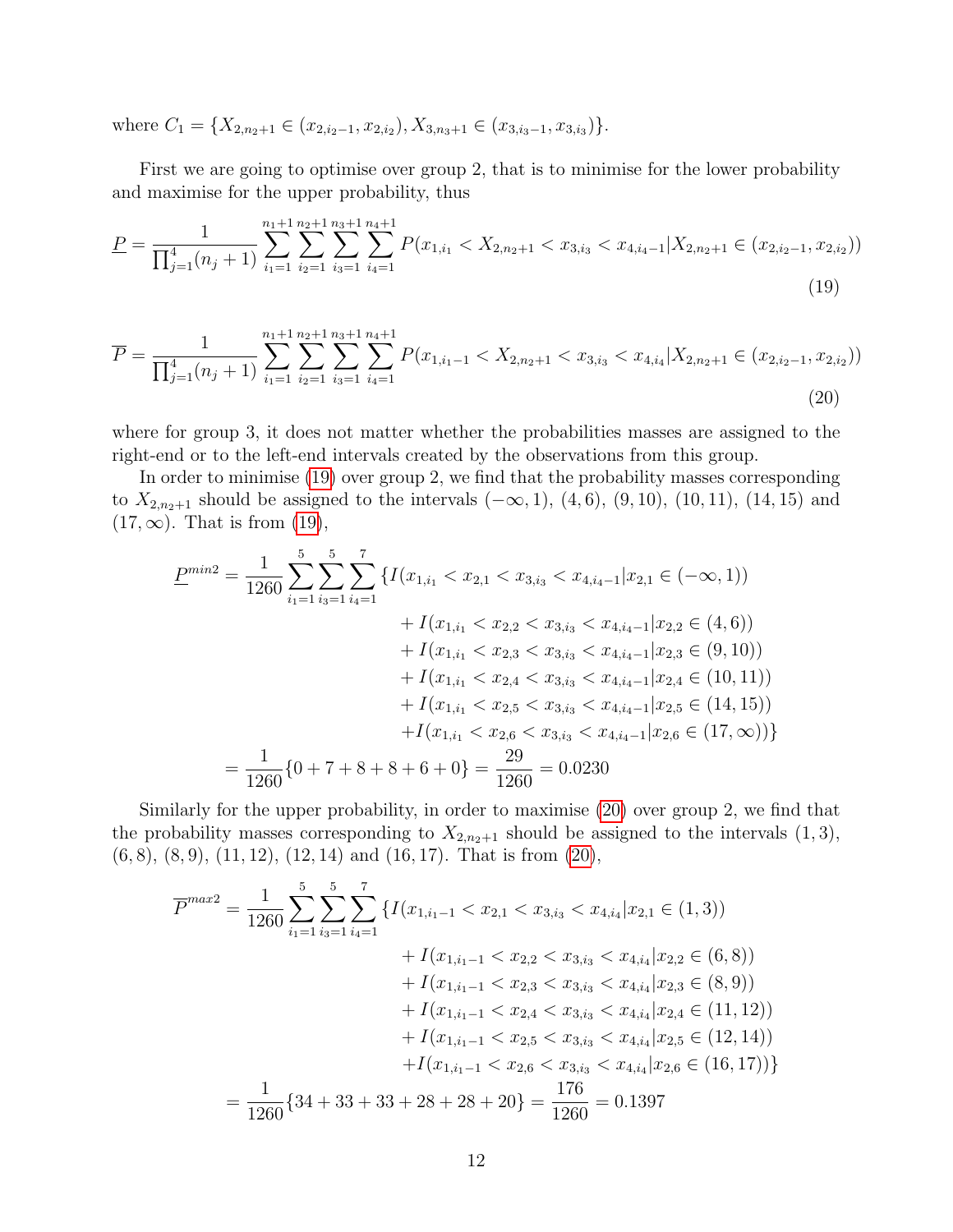Secondly, we optimise over group 3, so we minimise for the lower probability and maximise for the upper probability, where for group 2 we are indifferent between assigning the corresponding probability masses to the right-end or to the left-end intervals created by the observations from this group, thus

$$
\underline{P} = \frac{1}{\prod_{j=1}^{4} (n_j + 1)} \sum_{i_1=1}^{n_1+1} \sum_{i_2=1}^{n_2+1} \sum_{i_3=1}^{n_3+1} \sum_{i_4=1}^{n_4+1} P(x_{1,i_1} < x_{2,i_2} < X_{3,n_3+1} < x_{4,i_4-1} | X_{3,n_3+1} \in (x_{3,i_3-1}, x_{3,i_3}))
$$
\n(21)

$$
\overline{P} = \frac{1}{\prod_{j=1}^{4} (n_j + 1)} \sum_{i_1=1}^{n_1+1} \sum_{i_2=1}^{n_2+1} \sum_{i_3=1}^{n_3+1} \sum_{i_4=1}^{n_4+1} P(x_{1,i_1-1} < x_{2,i_2} < X_{3,n_3+1} < x_{4,i_4} | X_{3,n_3+1} \in (x_{3,i_3-1}, x_{3,i_3}))
$$
\n
$$
(22)
$$

In order to minimise [\(21\)](#page-12-0) over group 3, we find that the probability masses corresponding to  $X_{3,n_3+1}$  should be assigned to the intervals  $(-\infty,3)$ ,  $(3,4)$ ,  $(9,10)$ ,  $(14,15)$ ,  $(19,20)$  and  $(20, \infty)$ . Then  $(21)$  becomes,

<span id="page-12-1"></span><span id="page-12-0"></span>
$$
\underline{P}^{min3} = \frac{1}{1260} \sum_{i_1=1}^{5} \sum_{i_2=1}^{7} \left\{ I(x_{1,i_1} < x_{2,i_2} < x_{3,1} < x_{4,i_4-1} | x_{3,1} \in (-\infty, 3) \right) \right. \\
 \left. + I(x_{1,i_1} < x_{2,i_2} < x_{3,2} < x_{4,i_4-1} | x_{3,2} \in (3, 4) \right) \\
 \left. + I(x_{1,i_1} < x_{2,i_2} < x_{3,3} < x_{4,i_4-1} | x_{3,3} \in (9, 10) \right) \\
 \left. + I(x_{1,i_1} < x_{2,i_2} < x_{3,4} < x_{4,i_4-1} | x_{3,4} \in (14, 15) \right) \\
 \left. + I(x_{1,i_1} < x_{2,i_2} < x_{3,5} < x_{4,i_4-1} | x_{3,5} \in (19, 20) \right) \\
 \left. + I(x_{1,i_1} < x_{2,i_2} < x_{3,6} < x_{4,i_4-1} | x_{3,6} \in (20, \infty) \right) \right\} \\
 = \frac{1}{1260} \{ 0 + 0 + 9 + 16 + 0 + 0 \} = \frac{25}{1260} = 0.0198
$$

In order to maximise [\(22\)](#page-12-1) over group 3, we find that the probability masses corresponding to  $X_{3,n_3+1}$  should be assigned to the intervals  $(-\infty,3)$ ,  $(8,9)$ ,  $(12,13)$ ,  $(15,17)$ ,  $(17,18)$  and  $(20,\infty)$ . Then  $(22)$  becomes,

$$
\overline{P}^{max3} = \frac{1}{1260} \sum_{i_1=1}^5 \sum_{i_2=1}^5 \left\{ I(x_{1,i_1-1} < x_{2,i_2} < x_{3,1} < x_{4,i_4} | x_{3,1} \in (-\infty, 3) \right) \\
+ I(x_{1,i_1-1} < x_{2,i_2} < x_{3,2} < x_{4,i_4} | x_{3,2} \in (8, 9) \right) \\
+ I(x_{1,i_1-1} < x_{2,i_2} < x_{3,3} < x_{4,i_4} | x_{3,3} \in (12, 13) \right) \\
+ I(x_{1,i_1-1} < x_{2,i_2} < x_{3,4} < x_{4,i_4} | x_{3,4} \in (15, 17) \right) \\
+ I(x_{1,i_1-1} < x_{2,i_2} < x_{3,5} < x_{4,i_4} | x_{3,5} \in (17, 18) \right) \\
+ I(x_{1,i_1-1} < x_{2,i_2} < x_{3,6} < x_{4,i_4} | x_{3,6} \in (20, \infty)) \}
$$
\n
$$
= \frac{1}{1260} \{ 0 + 20 + 48 + 48 + 48 + 16 \} = \frac{180}{1260} = 0.1429
$$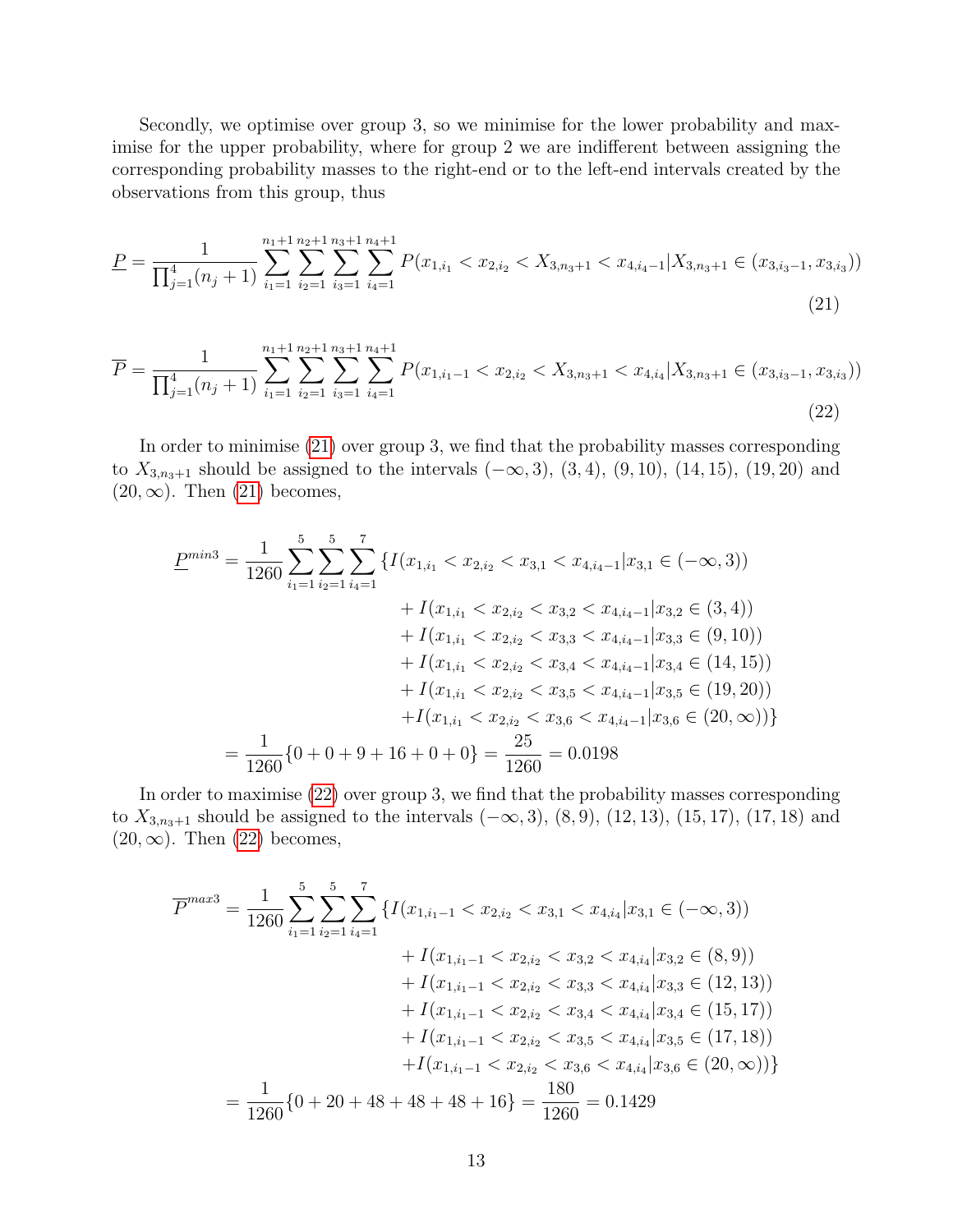Now according to algorithm A, we can take the minimum of the two values  $\underline{P}^{min2}$  and  $\underline{P}^{min3}$  as an approximation for the lower probability, i.e.  $\underline{P}^A = \frac{25}{1260} = 0.0198$ . And we take the maximum of  $\overline{P}^{max2}$  and  $\overline{P}^{max3}$  as an approximation for the upper probability, i.e.  $\overline{P}^A = \frac{180}{1260} = 0.1429.$ 

Using algorithm B, we can improve that further by combining these optimisation processes together such that for the overlapping intervals corresponding to  $X_{2,n_2+1}$  and  $X_{3,n_3+1}$ we appropriately assign the probability masses associated with these intervals to minimise the lower probability further. For example we choose the value of  $x_{3,1}$  within the interval  $(-\infty, 1)$  and to the left of  $x_{2,1}$ , and we choose the value of  $x_{3,3}$  within the interval  $(9, 10)$  and to the left of  $x_{2,3}$ , and we choose the value of  $x_{3,4}$  within the interval (14, 15) and to the left of  $x_{2,5}$ , and finally we choose the value of  $x_{2,6}$  within  $(17,\infty)$  to be within any intervals beyond 20. Say,  $x_{2,i_2}^* = \{0.5, 5.5, 9.5, 10.5, 14.5, 20.5\}$  and  $x_{3,i_3}^* = \{0.2, 3.2, 9.2, 14.2, 19.2, 20.2\}$  then

$$
\underline{P}^B = \frac{1}{1260} \sum_{i_1=1}^5 \sum_{i_2=1}^6 \sum_{i_3=1}^6 \sum_{i_4=1}^7 I(x_{1,i_1} < x_{2,i_2}^* < x_{3,i_3}^* < x_{4,i_4-1}) = \frac{13}{1260} = 0.0103
$$

Similarly, the approximation for the upper probability can be obtained. That is, for the overlapping intervals corresponding to  $X_{2,n_2+1}$  and  $X_{3,n_3+1}$  we appropriately assign the probability masses associated with these intervals to maximise the upper probability further. To achieve that we choose the value of  $x_{3,1}$  within the interval  $(1, 2)$  and to the right of  $x_{2,1}$ , and we choose the value of  $x_{3,2}$  within the interval  $(8,9)$  and to the right of  $x_{2,3}$ , and we choose the value of  $x_{3,3}$  within the interval  $(12, 13)$  and to the right of  $x_{2,5}$ , and finally we choose the value of  $x_{3,4}$  within the interval  $(16, 17)$  and to the right of  $x_{2,6}$ . Say,  $x_{2,i_2}^* = \{1.2, 6.2, 8.2, 11.2, 12.2, 16.2\}$  and  $x_{3,i_3}^* = \{1.5, 8.5, 12.5, 16.5, 17.5, 20.5\}$  then

$$
\overline{P}^B = \frac{1}{1260} \sum_{i_1=1}^5 \sum_{i_2=1}^6 \sum_{i_3=1}^6 \sum_{i_4=1}^7 I(x_{1,i_1-1} < x_{2,i_2}^* < x_{3,i_3}^* < x_{4,i_4}) = \frac{257}{1260} = 0.2040
$$

To sum up, in order to find approximations for the exact lower and upper probabilities, we first optimise over one group (not the first or the last group) each time, and then we considered two algorithms: In algorithm A we take the maximum for the upper and the minimum for the lower of the values resulting from this stage as an approximation for the exact lower and upper probabilities. Algorithm B uses the optimisation values and runs another optimisation process between these groups (again not the first or the last group), in our example we have only two groups  $X_2$  and  $X_3$  so we optimise again over these two groups together. As we can see, the lower (upper) probability obtained from algorithm B is very close to the lower (upper) bound for the lower (upper) probability  $\underline{P}^L(\overline{P}^U)$ . However, applying algorithm A give us values for the lower and upper probabilities falls almost in the middle between its lower and upper bounds. In fact, the exact lower and upper probabilities for this example are equal to the results given by algorithm B. But this is not necessarily always the case, as in algorithm B, we optimise over one group at a time while for the exact probabilities the optimisation processes are performed simultaneously. We expect algorithm B to be closer to the exact results but more expensive computationally compared to algorithm A. Hereafter, only the results obtained from algorithm A will be reported.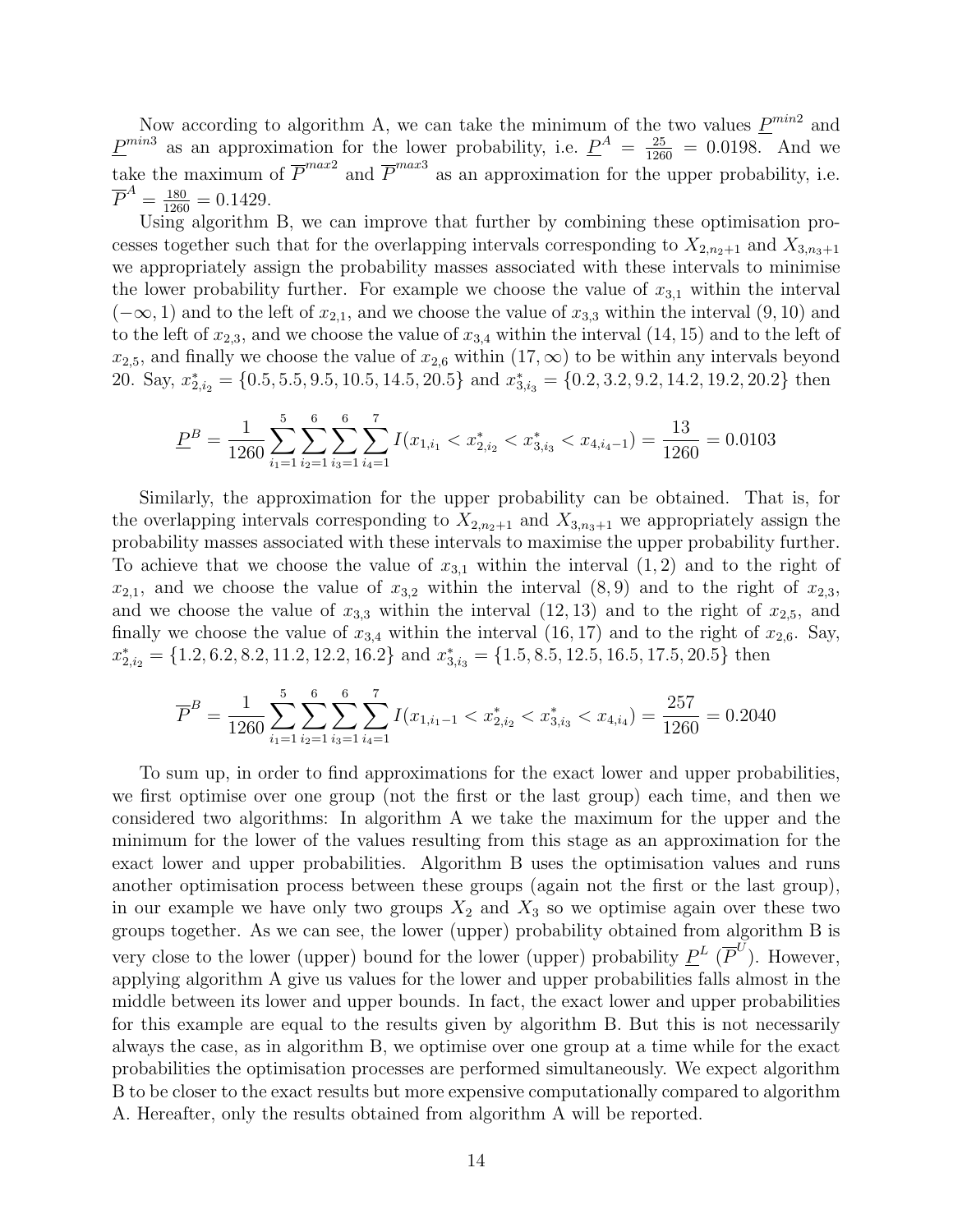We can also consider different orderings of the groups, for example if we search among all the combinations of the order of  $(X_1, X_2, X_3, X_4)$  that give the minimum and the maximum of  $\hat{H}$  for this data set, we found these are  $X_2 < X_3 < X_4 < X_1$  and  $X_1 < X_4 < X_2 < X_3$ , where  $\hat{H} = \frac{2}{600} = 0.0033$  and  $\hat{H} = \frac{58}{600} = 0.0967$ , respectively. Similarly for the event  $X_{1,n_1+1} < X_{4,n_4+1} < X_{2,n_2+1} < X_{3,n_3+1}$ , the lower and upper bounds for the NPI lower and upper probabilities for this event are  $\underline{P}^L = \frac{16}{1260} = 0.0127$ ,  $\underline{P}^U = \frac{58}{1260} = 0.0460$ ,  $\overline{P}^L = \frac{134}{1260} = 0.1063$  and  $\overline{P}^U = \frac{296}{1260} = 0.2349$ . And the lower and upper bounds for the NPI lower and upper probabilities for the event  $X_{2,n_2+1} < X_{3,n_3+1} < X_{4,n_4+1} < X_{1,n_1+1}$  are  $\underline{P}^L = \frac{0}{1260} = 0, \ \underline{P}^U = \frac{2}{1260} = 0.0016, \ \overline{P}^L = \frac{45}{1260} = 0.0357 \text{ and } \overline{P}^U = \frac{139}{1260} = 0.1103.$  We can similarly as above use the two heuristic techniques to approximate the exact NPI lower and upper probabilities.

## <span id="page-14-0"></span>3. Some applications

In this section, we show via examples how the NPI lower and upper probabilities and their bounds can be used in three different applications, namely multiple groups inference, diagnostic accuracy and ranked set sampling.

#### <span id="page-14-1"></span>3.1. Multiple groups inference

The Jonckheere-Terpstra (JT) test is often used to test the null hypothesis that the medians of different populations are equal against the alternative that the values of these medians are in a specific order. In this section, we show how the NPI method presented in this paper can be used in this setting. In the NPI method there is no hypothesis testing; our uncertainty is quantified using lower and upper probabilities. So in this context, we assume that we have  $q$  groups, and we have some observed data per group. NPI provides inference based on the next future observation per group, and then the NPI lower and upper probabilities that these future observations are ordered in a specific way are obtained as presented in this paper.

To illustrate our method, we use five examples from the literature, these are the same examples used by [Terpstra and Magel](#page-20-0) [\(2003\)](#page-20-0) to compare their proposed nonparametric test (NNT) to the Kruskal-Wallis (KW) test, the Jonckheere-Terpstra (JT) test, and the modified version of the Jonckheere-Terpstra (MJT) (Neuhäuser et al., 1998). Examples 1-4 correspond to the data given in Table 5 (Example 2) of Neuhäuser et al. [\(1998,](#page-20-6) p.907), Table 6.16 of [Daniel](#page-19-10) [\(1978,](#page-19-10) p.209), Table 6.7 of [Hollander and Wolfe](#page-20-7) [\(1999,](#page-20-7) p.211), and Table 1 (Replicate 2) of [Simpson and Margolin](#page-20-8) [\(1986,](#page-20-8) p.589), respectively. Example 5 is the same as Example 4 with 10 added to each of the observations in the last group. So Example 1 consists of four groups, Example 2 consists of three groups, Example 3 consists of five groups and Examples 4 and 5 consist of six groups each. The results of these tests are summarised in Table III in [Terpstra and Magel](#page-20-0) [\(2003\)](#page-20-0), the p-values extracted from that table are given in Table [1.](#page-16-0) The lower and upper bounds (including algorithm A's approximation) for the NPI lower and upper probabilities for the event that  $X_{1,n_1+1} < X_{2,n_2+1} < \ldots < X_{q,n_q+1}$ , are also given in Table [1.](#page-16-0) In addition, the corresponding NPI lower and upper probabilities calculated from Equations [\(13\)](#page-7-3)-[\(16\)](#page-7-4), are given in Table [2](#page-16-1) as a reference.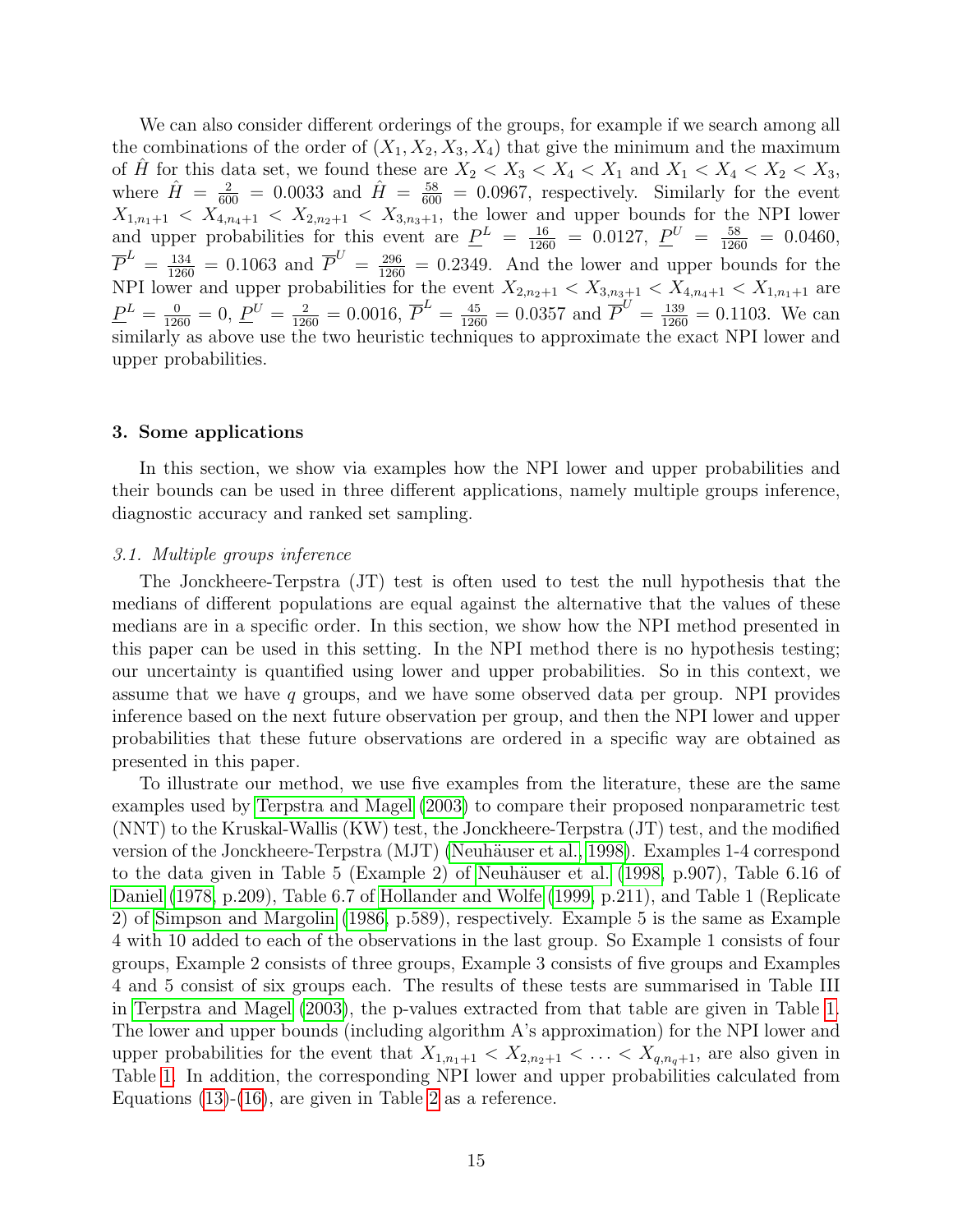

<span id="page-15-0"></span>Figure 4: Multiple groups inference examples

The five data sets are visualised in Figure [4](#page-15-0) where the different groups are represented on the x-axes. From this figure we can see that Example 2 data set is reasonably ordered. This is also clear from the significance of all test statistics (KW, JT, MJT and NNT). The NPI lower and upper probabilities are also large and close to the reference lower and upper probabilities in Table [2,](#page-16-1) which indicate a strong evidence that these groups are perfectly ordered. Although from Figure [4](#page-15-0) it seems that the observations from the last three groups in Example 1 are overlapped, e.g. observations from group 3 are spread over the range of the other groups, all test statistics reject the null hypothesis at significance level 1%. The NPI lower and upper probabilities are small and far away from the reference values in Table [2](#page-16-1) which suggests no evidence that these groups are perfectly ordered.

For Examples 4 and 5, all test statistics fail to reject the null hypothesis, for the significance level 1%, with larger p-values for NNT test. The NPI lower probabilities are equal to zero in these two examples and the upper probabilities are close to zero as well suggesting no evidence that these groups are perfectly ordered. For Example 3, only the NNT test is significant at significance level 1%. The NPI lower probability is close to zero while the upper probability could indicate a weak evidence that these groups might be perfectly ordered.

#### 3.2. Diagnostic accuracy assessment

The approach presented in this paper can be used in assessing the accuracy of diagnostic tests. To this end, we can use the NPI lower and upper probabilities (bounds and approximations) as bounds for the hyper-volume under the receiver operating characteristic (ROC) hyper-surface, see for example [Coolen-Maturi et al.](#page-19-9) [\(2014\)](#page-19-9) for the three groups case where bounds for the volume under the ROC surface are provided.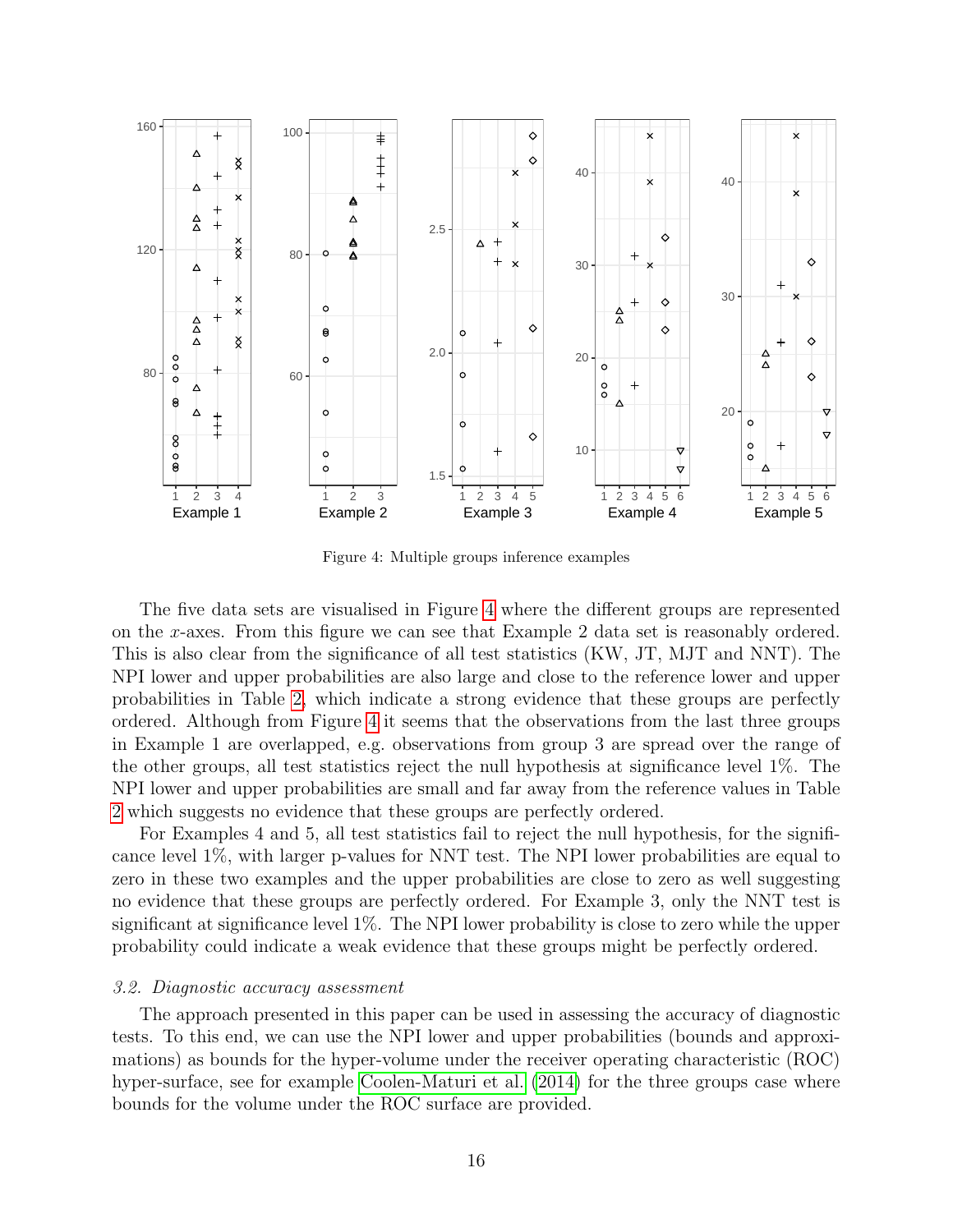|           | ΚW      | JT.       | MJT     | NNT     | $D^L$  | DА     | $D^U$  | $\overline{D}^L$ | $\overline{D}^A$ | $\overline{P}^U$ |
|-----------|---------|-----------|---------|---------|--------|--------|--------|------------------|------------------|------------------|
| Example 1 | 0.001   | < 0.001   | < 0.001 | 0.001   | 0.0415 | 0.0578 | 0.0870 | 0.1282           | 0.1657           | 0.2236           |
| Example 2 | < 0.001 | < 0.001   | < 0.001 | < 0.001 | 0.5590 | 0.5590 | 0.6562 | 0.8472           | 0.9722           | 0.9722           |
| Example 3 | 0.202   | $0.015\,$ | 0.021   | < 0.001 |        |        | 0.0160 | 0.0300           | 0.1140           | 0.3270           |
| Example 4 | 0.037   | 0.225     | 0.331   | 0.591   |        |        |        | 0.0033           | 0.0189           | 0.0820           |
| Example 5 | 0.075   | $0.066\,$ | 0.057   | 0.591   |        |        |        | 0.0033           | 0.0189           | 0.0905           |

<span id="page-16-0"></span>Table 1: Multiple groups inference examples

|           | $P^{L*}$ | $P^{U*}$ | $\overline{P}^{L*}$ | $\bar{p}^{U*}$ |
|-----------|----------|----------|---------------------|----------------|
| Example 1 | 0.5532   | 0.6830   | 0.8264              |                |
| Example 2 | 0.5833   | 0.6806   | 0.8750              |                |
| Example 3 |          | 0.1920   | 0.3000              |                |
| Example 4 | 0.0312   | 0.1582   | 0.3164              |                |
| Example 5 | 0.0312   | 0.1582   | 0.3164              |                |

<span id="page-16-1"></span>Table 2: Multiple groups inference examples

To illustrate our method, we use a subset of the Pre-PLCO Phase II dataset [\(Duc](#page-19-11) [et al., 2018\)](#page-19-11), visualised in Figure [5.](#page-17-0) There are 278 observations in total and three levels of disease status: benign, early stage and late stage (denoted as 1, 2 and 3, respectively). In this example two biomarkers, CA125 and CA153, are considered in order to compare their diagnostic accuracy. We are interested in the volume under the ROC surface, i.e.  $VUS = P(X_1 < X_2 < X_3)$ . To this end, we use the NPI lower and upper probabilities introduced in this paper to infer about the uncertainty of the event of interest that  $X_{1,n_1+1} < X_{2,n_2+1} < X_{3,n_3+1}$ . So we assume there is one future observation (individual) per group, then we derive the NPI lower and upper probabilities for the event that the next future individuals from these groups are perfectly ordered. That is we provide NPI lower and upper bounds for the volume under the ROC surface.

The results are summarised in Table [3.](#page-16-2) From this table we can see that the volume under the ROC surface for biomarker CA125 is greater than the the volume under the ROC surface for biomarker CA153, which gives an indication that biomarker CA125 is better than biomarker CA153, as  $P(CA125) > \overline{P}(C A153)$ . We also notice that the imprecision (the difference between the upper and lower probabilities) is small, this is due to the large sample sizes.

## 3.3. Ranked set sampling

Ranked set sampling, first proposed by [McIntyre](#page-20-1) [\(1952\)](#page-20-1), is often considered as an alternative to simple random sampling when the measurement of the characteristic of interest is costly and time consuming [\(Li and Balakrishnan, 2008\)](#page-20-2). Many inferences based on ranked set sampling assume perfect ranking of the samples. Several nonparametric tests for perfect ranking have been introduced, see e.g. [Frey et al.](#page-19-12) [\(2007\)](#page-19-12), [Li and Balakrishnan](#page-20-2) [\(2008\)](#page-20-2) and

|                                                               | $D^L$ | $P^U$ | $\overline{D}^L$ |                                                               |  |
|---------------------------------------------------------------|-------|-------|------------------|---------------------------------------------------------------|--|
|                                                               |       |       |                  | CA125   $0.5334$ $0.5346$ $0.5466$ $0.5623$ $0.5745$ $0.5759$ |  |
| CA153   $0.3315$ $0.3334$ $0.3431$ $0.3559$ $0.3660$ $0.3679$ |       |       |                  |                                                               |  |

<span id="page-16-2"></span>Table 3: Diagnostic accuracy assessment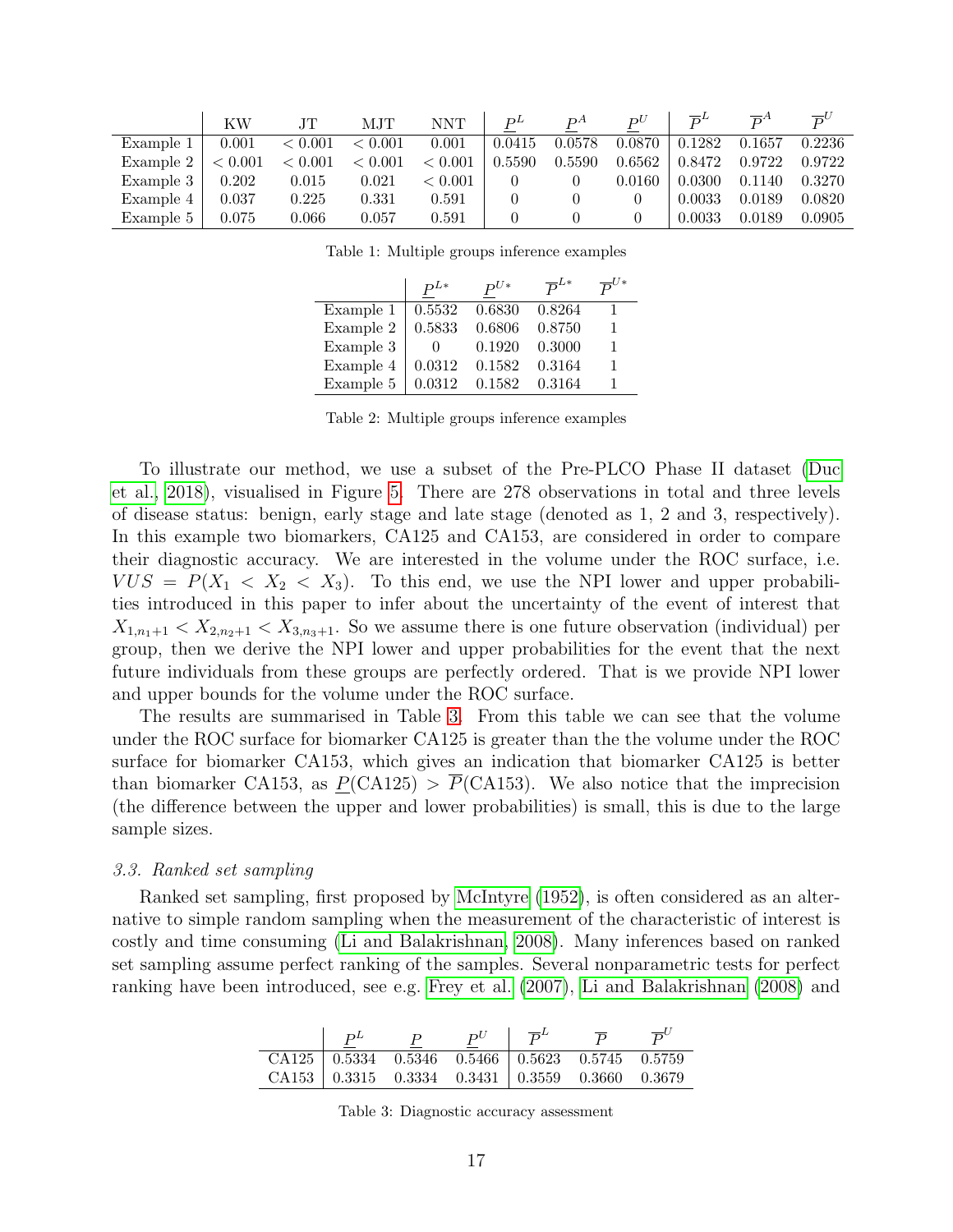

<span id="page-17-0"></span>Figure 5: Diagnostic accuracy assessment

[Vock and Balakrishnan](#page-20-9) [\(2011\)](#page-20-9). [Chen et al.](#page-19-13) [\(2004\)](#page-19-13) provided an excellent review of ranked set sampling and its applications. In this section, we show via an example how the method presented in this paper can be used to quantify the uncertainty of perfect ordering. We should distinguish here between the concept of 'perfect ranking' which is the main underlying assumption for many RSS methods and the concept of 'perfect ordering' of a set of future observations as considered in this paper.

A study has been conducted to investigate the effect of four different sprayer settings on the amount of spray deposit on the leaves of apple trees [\(Murray et al., 2000\)](#page-20-10). The data set, given in Table [4,](#page-17-1) is based on a five-cycle ranked set samples with each cycle being of size  $n = 5$ . This data set has been used by [Li and Balakrishnan](#page-20-2) [\(2008\)](#page-20-2) in order to compare different nonparametric tests for perfect ranking in ranked set sampling.

<span id="page-17-1"></span>

| Ranks          | Cycle |               |           |      |      |  |  |
|----------------|-------|---------------|-----------|------|------|--|--|
|                |       | $\mathcal{D}$ | 3         |      | .5   |  |  |
|                | 0.3   | 3.9           | 3.4       | 5.1  | 3.2  |  |  |
| $\overline{2}$ | 2.8   |               | 11.9 11.8 | 10.4 | 14.1 |  |  |
| 3              | 24.4  | $12.6$ 13.0   |           | 19.3 | 13   |  |  |
| 4              | 5.7   | 10.5 21.8     |           | -21  | 25   |  |  |
| 5              | 14.3  | 56.5 29.6     |           | 15   | 22.9 |  |  |

Table 4: Ranked set sample of spray deposit (percentage of cover)

For our method, we group all observations that have rank j as group  $X_j$ , and we assume that these groups are independent and the observations within these groups are exchangeable.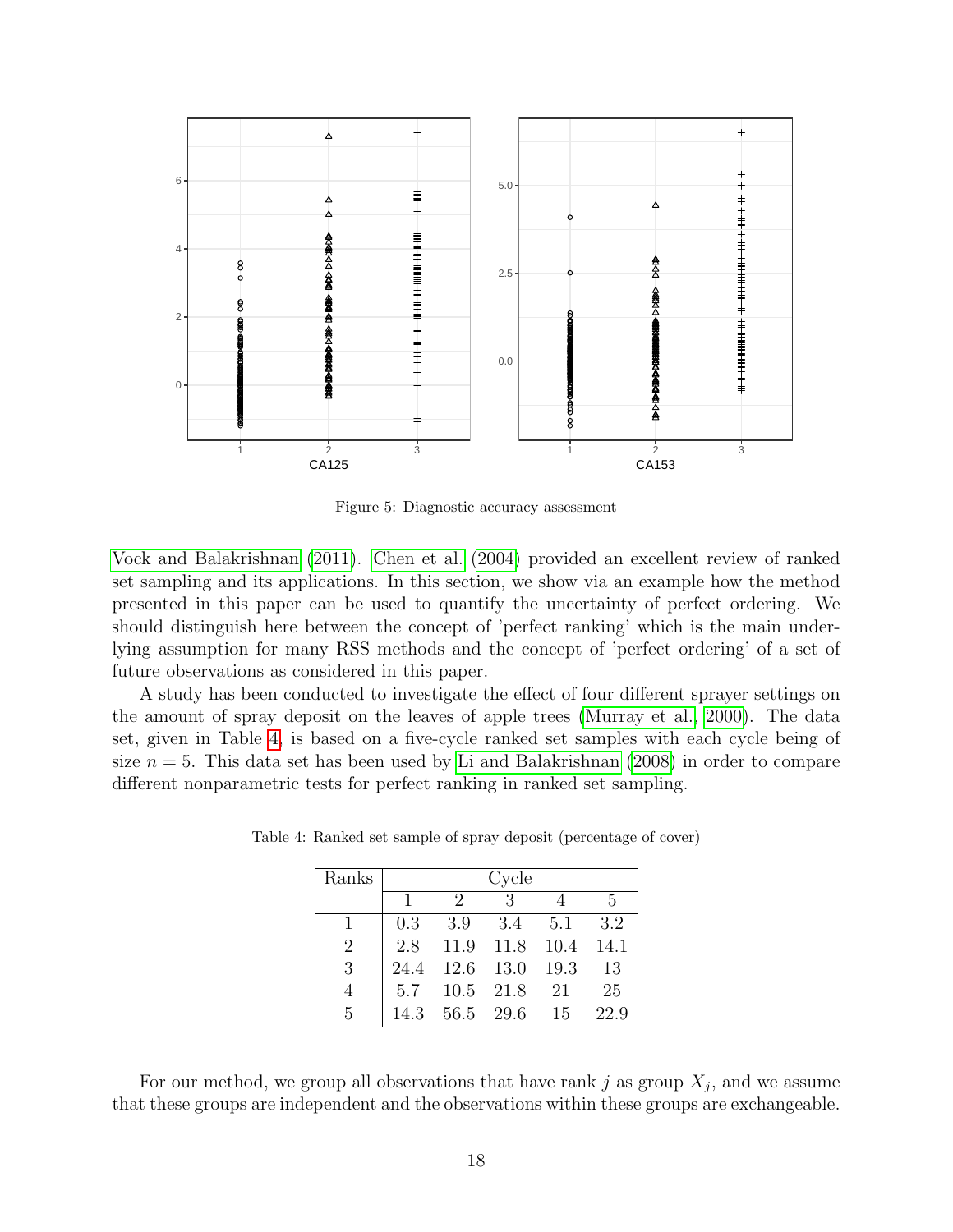Suppose now we have a future cycle, based on the information we have from the previous five cycles. We are interested in the lower and upper probabilities for the event that  $X_{1,6}$  <  $X_{2,6} < X_{3,6} < X_{4,6} < X_{5,6}$ . We also need to assume that  $X_{j,n+1}$  is exchangeable with the observations of group j, where  $j = 1, 2, 3, 4, 5$ . Note that here we apply NPI differently, in which this future observation is assumed to come from the same process as the past observations that have rank  $j$  as they all have been selected from different cycles. So in this case we apply the  $A_{(n_j)}$  assumption per group  $X_j$ . Applying the method introduced in this paper, we can calculate the lower and upper bounds for the NPI lower and upper probabilities as  $\underline{P}^L = \frac{165}{7776} = 0.0212$ ,  $\underline{P}^A = \frac{345}{7776} = 0.0444$ ,  $\underline{P}^U = \frac{594}{7776} = 0.0764$ ,  $\overline{P}^L = \frac{1024}{7776} = 0.1317$ ,  $\overline{P}^A = \frac{1384}{7776} = 0.1780$  and  $\overline{P}^U = \frac{2674}{7776} = 0.3439$ . These values indicate that it is unlikely for the next future observations to be in this specific order, i.e.  $X_{1,6} < X_{2,6} < X_{3,6} < X_{4,6} < X_{5,6}$ .

## <span id="page-18-0"></span>4. Concluding remarks

In this paper, we introduced NPI lower and upper probabilities for the event that future observations from multiple groups are ordered in a specific way. Several applications of the proposed methods are considered including multiple groups inference, diagnostic accuracy and ranked set sampling. We have also introduced two algorithms to obtain approximations for the exact NPI lower and upper probabilities. Algorithm B is preferable as long as it is computationally feasible. At the same time, Algorithm A may still provide a reasonable approximation for the exact NPI lower and upper probabilities in cases with more than three groups, in which Algorithm B may become computationally expensive.

The work presented in this paper can be extended in many ways. For example, when dealing with lifetime data one may need to take censoring into account. NPI for right censored data has been introduced by [Coolen and Yan](#page-19-14) [\(2004\)](#page-19-14), further NPI-based inferences for right censored data have been considered by [Maturi](#page-20-11) [\(2010\)](#page-20-11) including multiple comparisons, precedence testings and competing risks. Extending the method proposed here to deal with right censored data will open further applications in survival analysis and reliability. It is of great interest to extend the proposed method to include covariate information. Developing NPI for regression-type models is currently in progress, once fully developed, we intend to apply it to such scenarios. Another way in which this work can be extended is to consider umbrella alternatives as orderings; for example, consider the event that  $X_{1,n_1+1} < \ldots < X_{i,n_i+1} > \ldots > X_{q,n_q+1}$ . In this case one needs to be careful on how to assign the probability masses in order to minimise for the lower probability and to maximise for the upper probability. These topics are left for future investigation.

#### Acknowledgements

The author would like to thank Prof. Balakrishnan for the stimulating discussions during his visit to Durham in November 2018, and acknowledges receipt of a Durham University Global Engagement Travel Grant supporting this visit. The author would like to thank the two anonymous reviewers whose suggestions helped improve this paper.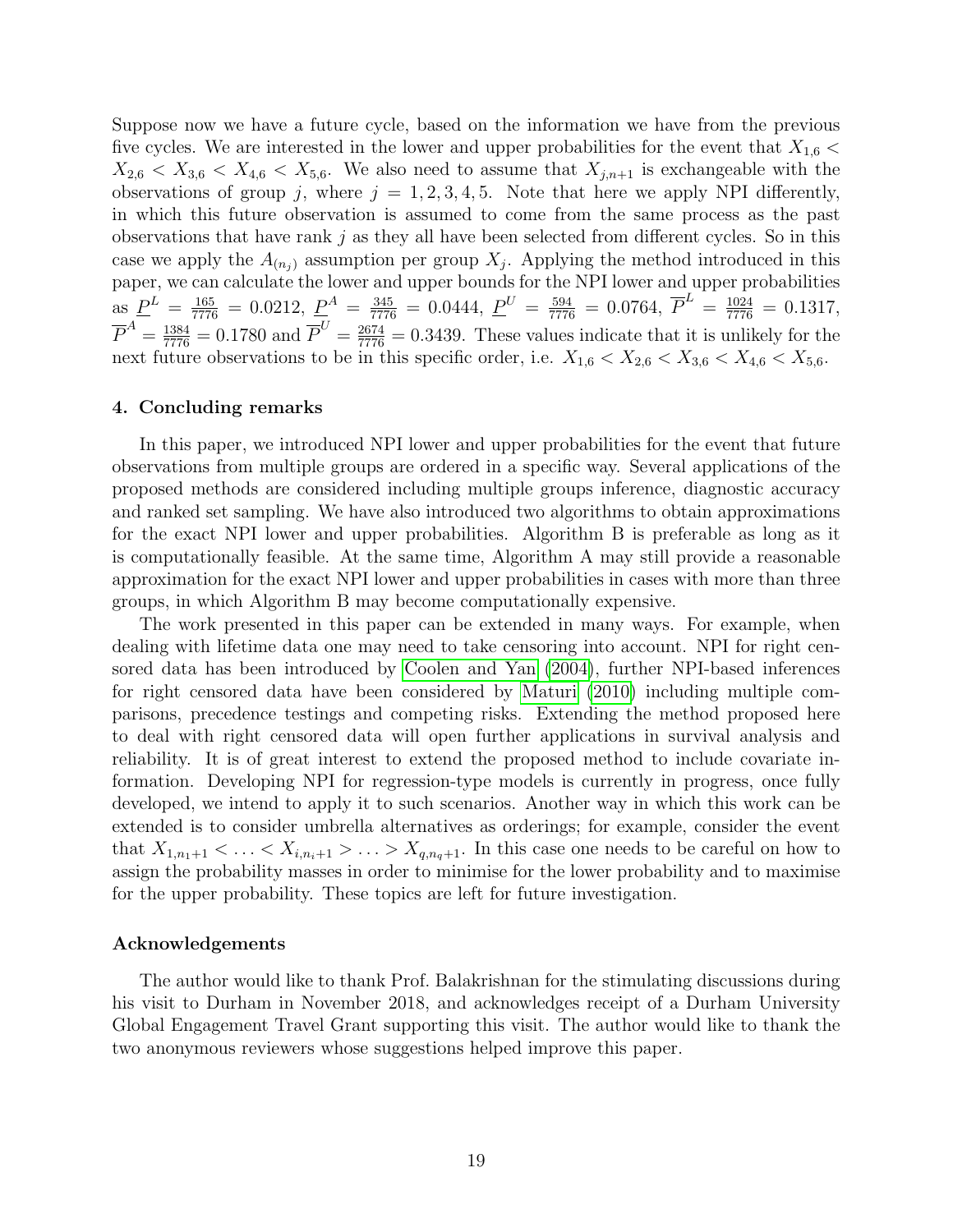## References

- <span id="page-19-4"></span>Arts, G. R. J., Coolen, F. P. A., van der Laan, P., 2004. Nonparametric predictive inference in statistical process control. Quality Technology and Quantitative Management 1 (2), 201–216.
- <span id="page-19-0"></span>Augustin, T., Coolen, F. P. A., 2004. Nonparametric predictive inference and interval probability. Journal of Statistical Planning and Inference 124 (2), 251–272.
- <span id="page-19-3"></span>Augustin, T., Coolen, F. P. A., de Cooman, G., Troffaes, M. C. M., 2014. Introduction to Imprecise Probabilities. John Wiley & Sons.
- <span id="page-19-13"></span>Chen, Z., Bai, Z., Sinha, B., 2004. Ranked Set Sampling-Theory and Application. Vol. 176 of Lecture Notes in Statistics. Springer, New York.
- <span id="page-19-7"></span>Coolen, F. P. A., 1996. Comparing two populations based on low stochastic structure assumptions. Statistics & Probability Letters 29 (4), 297–305.
- <span id="page-19-1"></span>Coolen, F. P. A., 2006. On nonparametric predictive inference and objective bayesianism. Journal of Logic, Language and Information 15 (1-2), 21–47.
- <span id="page-19-5"></span>Coolen, F. P. A., Coolen-Schrijner, P., 2007. Nonparametric predictive comparison of proportions. Journal of Statistical Planning and Inference 137, 23–33.
- <span id="page-19-6"></span>Coolen, F. P. A., Coolen-Schrijner, P., Coolen-Maturi, T., Elkhafifi, F., 2013. Nonparametric predictive inference for ordinal data. Communications in Statistics - Theory and Methods 42, 3478–3496.
- <span id="page-19-14"></span>Coolen, F. P. A., Yan, K. J., 2004. Nonparametric predictive inference with right-censored data. Journal of Statistical Planning and Inference 126 (1), 25–54.
- <span id="page-19-8"></span>Coolen-Maturi, T., Coolen-Schrijner, P., Coolen, F. P. A., 2012. Nonparametric predictive multiple comparisons of lifetime data. Communications in Statistics-Theory and Methods 41 (22), 4164–4181.
- <span id="page-19-9"></span>Coolen-Maturi, T., Elkhafifi, F. F., Coolen, F. P. A., 2014. Three-group roc analysis: A nonparametric predictive approach. Computational Statistics & Data Analysis 78, 69–81.
- <span id="page-19-10"></span>Daniel, W. W., 1978. Applied Nonparametric Statistics. Houghton Mifflin.
- <span id="page-19-2"></span>De Finetti, B., 1974. Theory of Probability: A Critical Introductory Treatment. Wiley, London.
- <span id="page-19-11"></span>Duc, K. T., with contributions from Monica Chiogna, Adimari, G., 2018. bcROCsurface: Bias-Corrected Methods for Estimating the ROC Surface of Continuous Diagnostic Tests. R package version 1.0-3. URL <https://CRAN.R-project.org/package=bcROCsurface>
- <span id="page-19-12"></span>Frey, J., Ozturk, O., Deshpande, J., 2007. Nonparametric tests for perfect judgment rankings. Journal of the American Statistical Association 102 (478), 708–717.